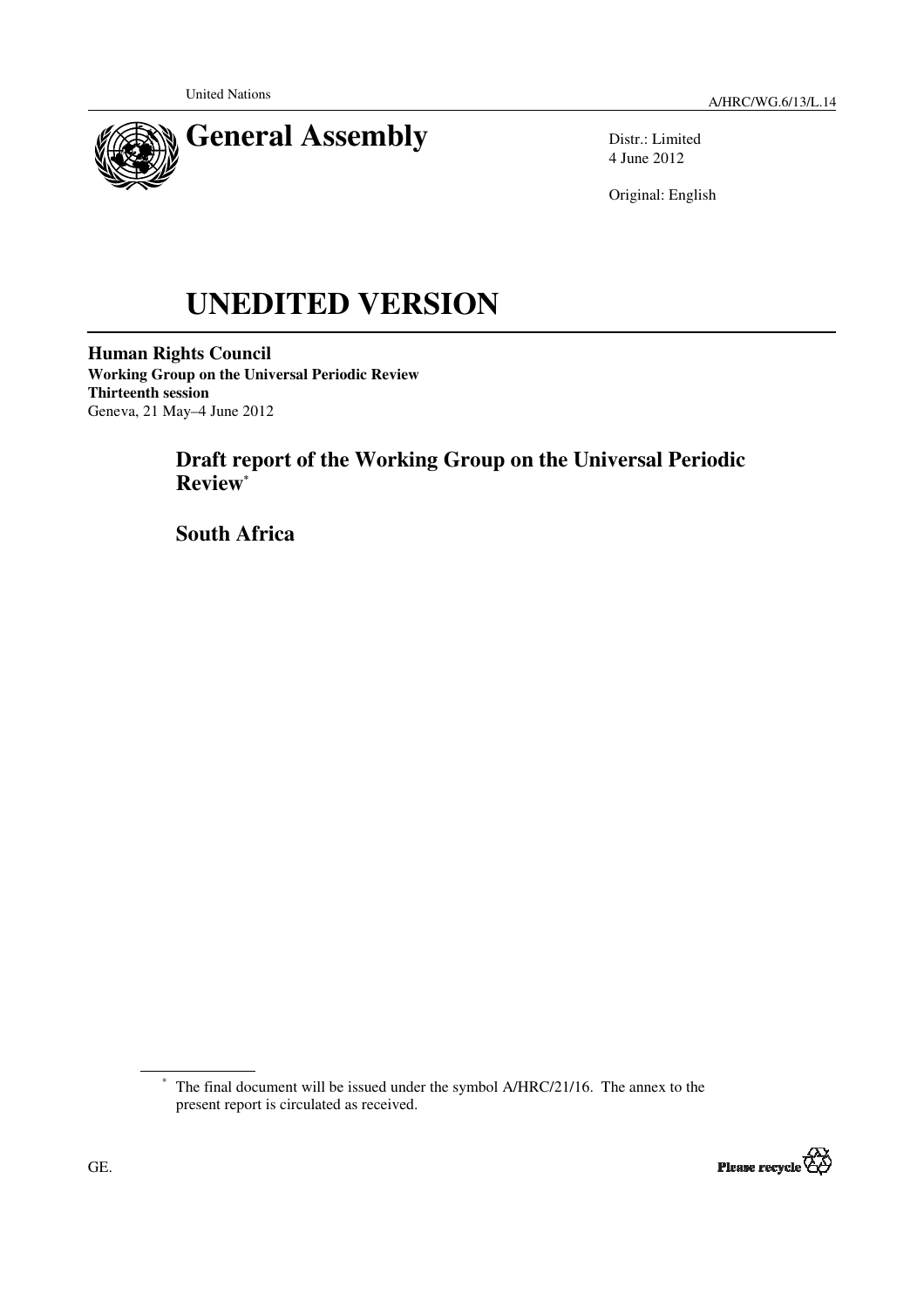#### **A/HRC/WG.6/13/L.14**

# Contents

|       |    | Paragraphs | Page |
|-------|----|------------|------|
|       |    | $1 - 4$    |      |
|       |    | $5 - 124$  |      |
|       | A. | $5 - 36$   |      |
|       | В. | $37 - 124$ |      |
| П.    |    | 125–126    |      |
| Annex |    |            |      |
|       |    |            |      |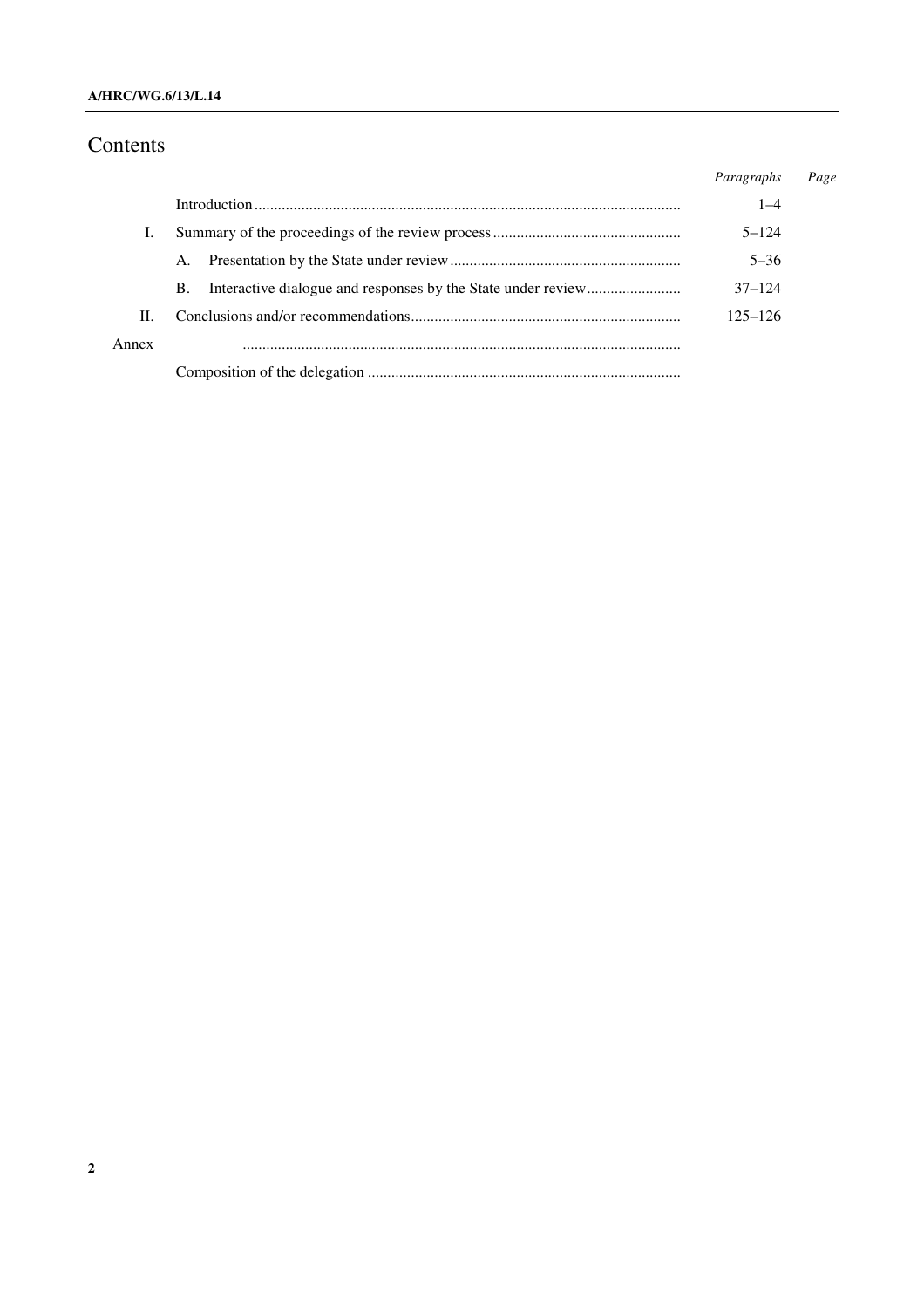# **Introduction**

1. The Working Group on the Universal Periodic Review (UPR), established in accordance with Human Rights Council resolution 5/1 of 18 June 2007, held its thirteenth session from 21 May to 4 June 2012. The review of South Africa was held at the  $16<sup>th</sup>$ meeting on 31 May 2012. The delegation of South Africa was headed Mr. Andries Nel, Deputy Minister of Justice and Constitutional Development. At its 18th meeting held on 4 June 2012, the Working Group adopted the report on South Africa.

2. On 3 May 2012, the Human Rights Council selected the following group of rapporteurs (troika) to facilitate the review of South Africa by the Czech Republic, Maldives and Cameroon.

3. In accordance with paragraph 15 of the annex to resolution 5/1 and paragraph 5 of the annex to Human Rights Council resolution 16/21 of 25 March 2011, the following documents were issued for the review of South Africa:

 (a) A national report submitted/written presentation made in accordance with paragraph 15 (a) (A/HRC/WG.6/13/ZAF/1); and Annex 1 (b) A compilation prepared by OHCHR in accordance with paragraph 15 (b) (A/HRC/WG.6/13/ZAF/2);

 (c) A summary prepared by OHCHR in accordance with paragraph 15 (c) (A/HRC/WG.6/13ZAF/3).

4. A list of questions prepared in advance by Czech Republic, Denmark, Iceland, Netherlands, Norway, Slovenia, Sweden, and United Kingdom of Great Britain and Northern Ireland was transmitted to South Africa through the troika. These questions are available on the extranet of the UPR.

## **I. Summary of the proceedings of the review process**

#### **A. Presentation by the State under review**

5. The Honorable Mr. Andries Nel, Deputy Minister of Justice and Constitutional Development conveyed to the 13<sup>th</sup> Session of the Working Group of the UNHRC on the UPR, the warm greetings of the government and people of South Africa.

6. He stated that South Africa was amongst the very first group of countries to be reviewed under the UPR in 2008 and, therefore, it was with a deep sense of honour that it presented its Second Report to this mechanism that is based on the purposes and principles contained in the Charter of the United Nations, including developing friendly relations among nations based on respect for the principle of equal rights and self-determination of peoples, and achieving international cooperation in solving international problems of an economic, social, cultural or humanitarian character and in promoting and encouraging respect for human rights and fundamental freedoms for all.

7. Earlier this year South Africa celebrated 18 years of democracy that followed its first democratic elections on 27 April 1994 and also, the  $15<sup>th</sup>$  anniversary of the entry into force of its Constitution on 4 February 1997.

8. This Constitution sets out the framework within which to overcome the legacy of apartheid, predicated on the country's collective desire to heal the divisions of the past and to establish a society based on democratic values, social justice and fundamental human rights and to progressively improve the quality of life for its people and to build a united democratic South Africa able to take its rightful place among the Community of Nations.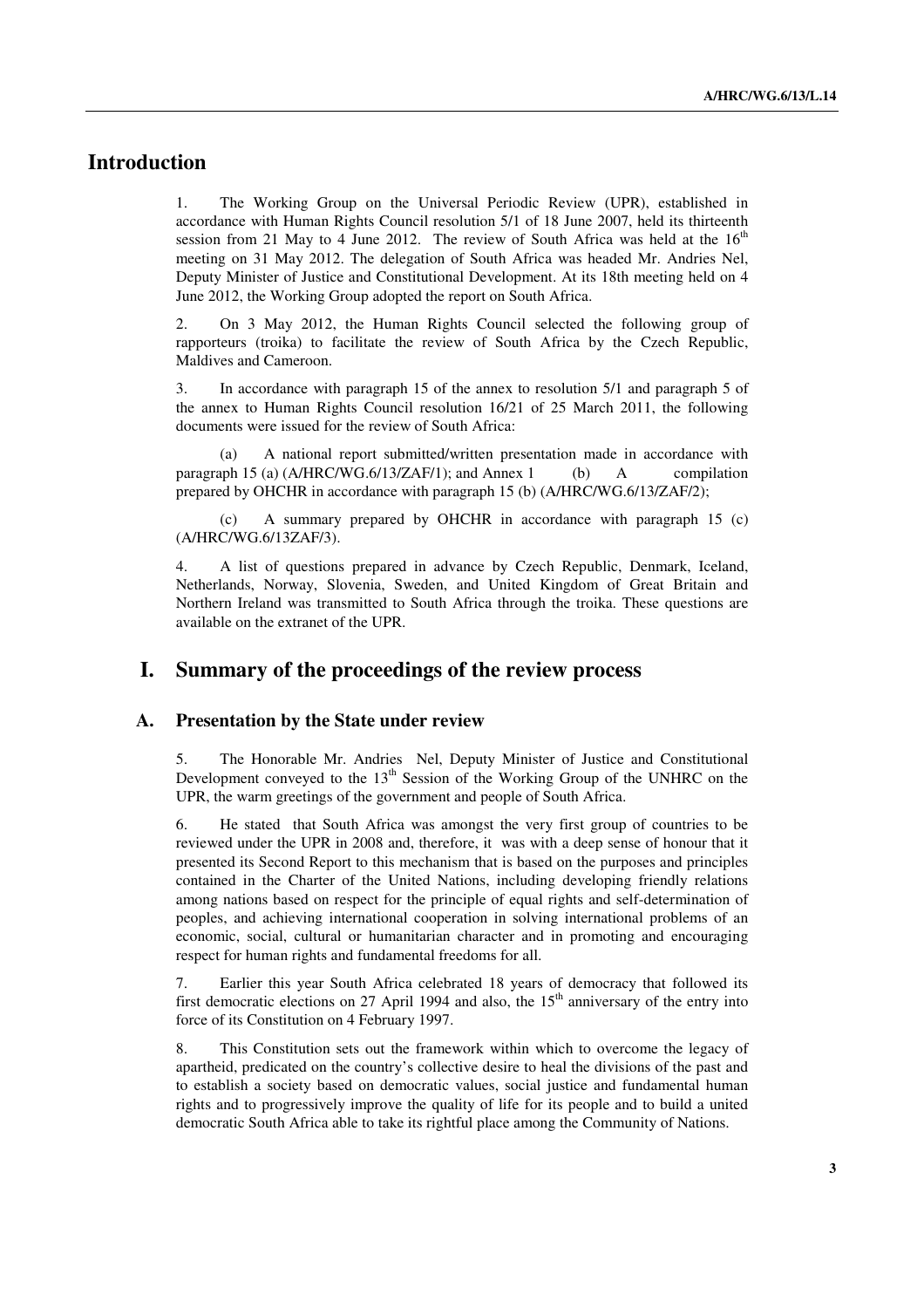9. The Constitution creates statutory institutions such as the Commission for Gender Equality, the Human Rights Commission, and the Commission for the Promotion and Protection of the Rights of Cultural and Linguistic Communities to assist in ensuring the realisation of these and other rights. Legislation has also been passed to combat discrimination, and give citizens access to equality courts in the event of suffering such discrimination.

10. Even in the midst of bitter struggle, South Africa's liberation movement developed moral values of human compassion and solidarity far beyond the narrow confines of its opposition to the apartheid social system. It represented something good, not just something better than apartheid. It asserted the humanness of the human spirit - the search for societies at peace within and among themselves.

11. Naturally, over time, as with others, the internalisation, grasp and general understanding of the UPR process and its requirements have significantly improved from their initial experience and interaction with the first session of this Working Group on 15 April 2008.

12. South Africa was grateful that the South African civil society in its broad formations as stakeholders active in the human rights sector, have also found this process useful by lodging their own independent reports, reflecting their own experiences of human rights enjoyment in the country.

13. South Africa acknowledged and appreciated the recommendations generated for South Africa during the first session of this Working Group for their consideration for implementation.

14. All efforts of government continue to be aimed at redressing the inequalities, imbalances and historical injustices and to restore social justice to the people and to build a united, democratic, non-racial and non-sexist society.

15. While the Apartheid regime provided for the well-being of a mere 5 million White people, the new democratic government was immediately faced with the mammoth task of providing for the wellbeing of the total population – in excess of 40 million people. The implication of this task entailed, among others, ensuring the progressive realisation to food security, access to health services, quality education, social security, adequate housing, water and sanitation, rural development, land reform and land restitution, electrification of rural and peri-urban areas - with very limited resources.

16. In its efforts to give effect to socio-economic rights, Government, working with the people, has over the years expanded the delivery of social services.

17. Since 1994, the national housing programme has delivered 2.8 million new housing units. This has provided shelter to additional 13.5 million people, approximately 25 % of the population, making the programme one of the world's largest subsidized housing programmes. By December 2011, 87% of the rural households had been provided with clean water, and 75% with access to sanitation.

18. Furthermore, Government provides social grants to more than 15 million people, approximately 30% of the population, mainly vulnerable groups such as children, persons above the age of 60 and people with disabilities. Importantly, these benefits are now extended to non-nationals with permanent residence status and refugees.

19. Access to basic education has been broadened through increasing access to schooling for children from poor households by removing the payment of school fees, benefitting eight million children, and through the conversion of tertiary institution loans into bursaries for qualifying students.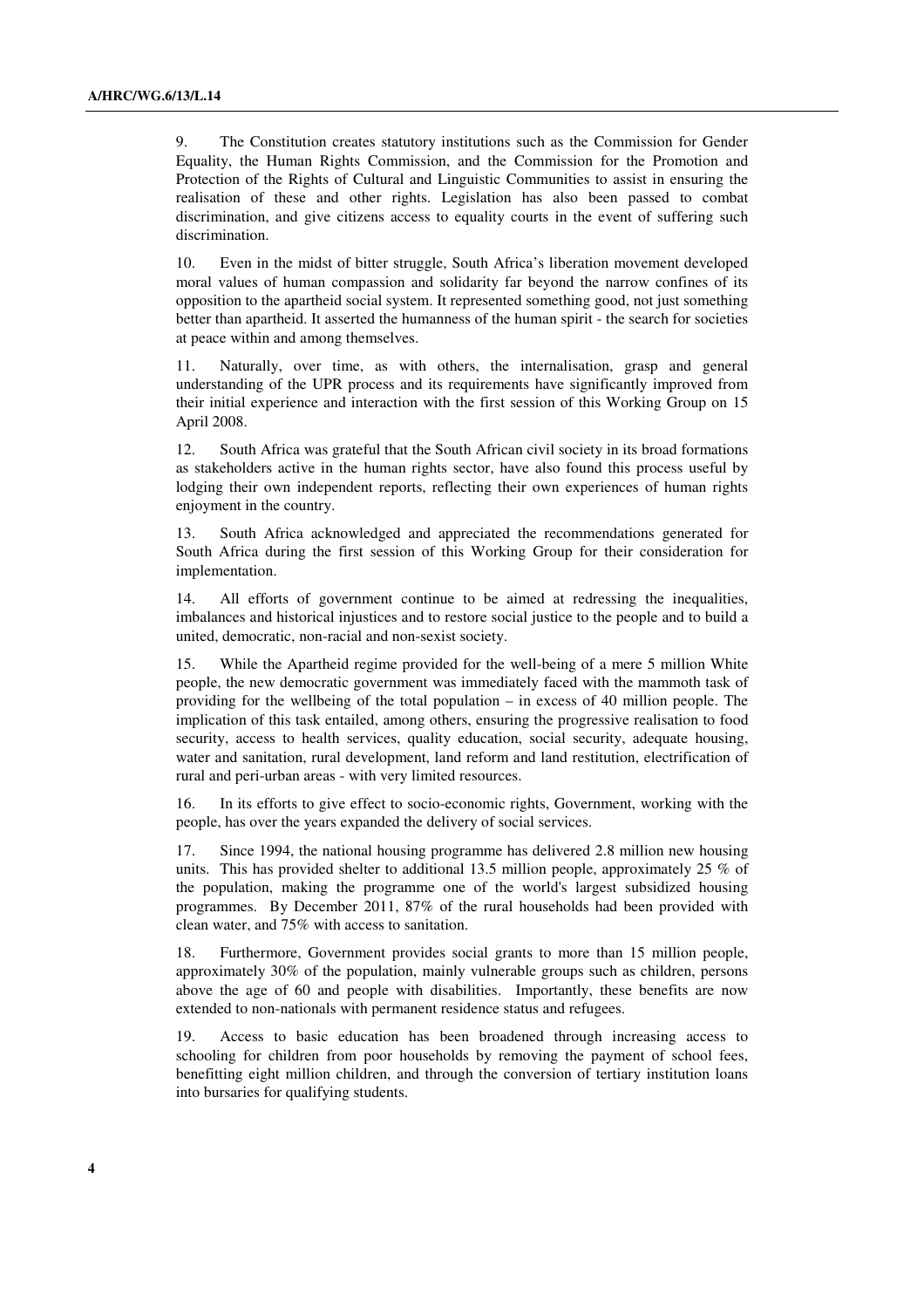20. One of the major achievements in education is the doubling of the foundation phase enrollment from 300 000 in 2003 to 705 000 in 2011. By 2009, 98, 5% of children aged 7 to 15 and 98.8 percent of children aged 7 to 14 were enrolled in our schools. The country remains poised to meet its target of one hundred percent enrollment by 2014.

21. With regards to health, amongst many improvements, in addition to the existing 385 public hospitals, a total of 29 hospitals in rural and urban areas are under construction, while 17 others are in the planning and design stage. These facilities will also provide services for people with HIV and AIDS. Over 3,000 primary health care clinics are now able to provide counselling and testing and treatment for people with HIV and AIDS. This has resulted in an increase in the number of patients accessing Antiretroviral Therapy, from 500 000 in 2008 to 1.9 million in 2012. Access to HIV Testing and Treatment, for mothers and children, has improved, resulting in a more than 50% reduction in HIV transmission from mothers to children, from 8% in 2008 to 3.5% in 2010.

22. South Africa has prioritised the issues of gender equality and the advancement of the rights of women, the promotion and protection of the rights of the child and people with disabilities. Government has established, in 2009, a fully-fledged Department for Women, Children and People with Disabilities (DWCPD) with the core mandate of advocacy for mainstreaming and monitoring of government's policies and programmes with respect to these targeted groups.

23. Furthermore, discrimination on the ground of sexual orientation is prohibited by the Constitution. Given the recent spate of violence that targeted LGBTI persons, government has established a National Task Team comprising representatives from government and civil society to advise on measures to ensure maximum protection, adequate remedies and combating impunity. The Courts have set an important precedent and sent a strong signal that crimes of this nature will not be tolerated. Recently, four perpetrators of the so-called "corrective rape" of lesbians were sentenced to 18 years imprisonment.

24. The government remains undeterred in its pursuit of a nation united in its diversity, by creating platforms for social dialogue to strengthen and deepen acceptance, tolerance, and racial harmony. To this end, specialised institutions, provided for by the Constitution, have been established to promote and protect cultural, linguistic, religious rights and practices of our people.

25. These values also constitute South Africa's vision towards the creation of a better Africa in a better World based on the principles of social and universal justice.

26. At a global level, South Africa has, among others, hosted the UNCTAD, WSSD, the WCAR, FIFA 2010 and COP17 as a demonstration of its commitment to multilateralism, and accepting its global responsibilities, as well as promoting a fair, just and equitable world order.

27. In pursuit of this vision, our Government has hosted and played a significant role at a regional level at the 2002 AU Summit where the Constitutive Act of the African Union was ratified in pursuance of a common vision of a united and strong Africa in order to strengthen cohesion and solidarity among its peoples.

28. In addition, South Africa hosted the recently concluded Global African Diaspora Summit on 25 May 2012, which resolved to establish the African Diaspora Volunteer Programme, which aims to link the Diaspora with the development efforts of the continent, and to give concrete meaning to the concept of one African family.

29. The Government will continue to pursue its key priorities as set out in the Medium Term Strategic Framework for the period 2009 to-2014. These include the establishment of the National Health Insurance with the objective to ensure universal health coverage.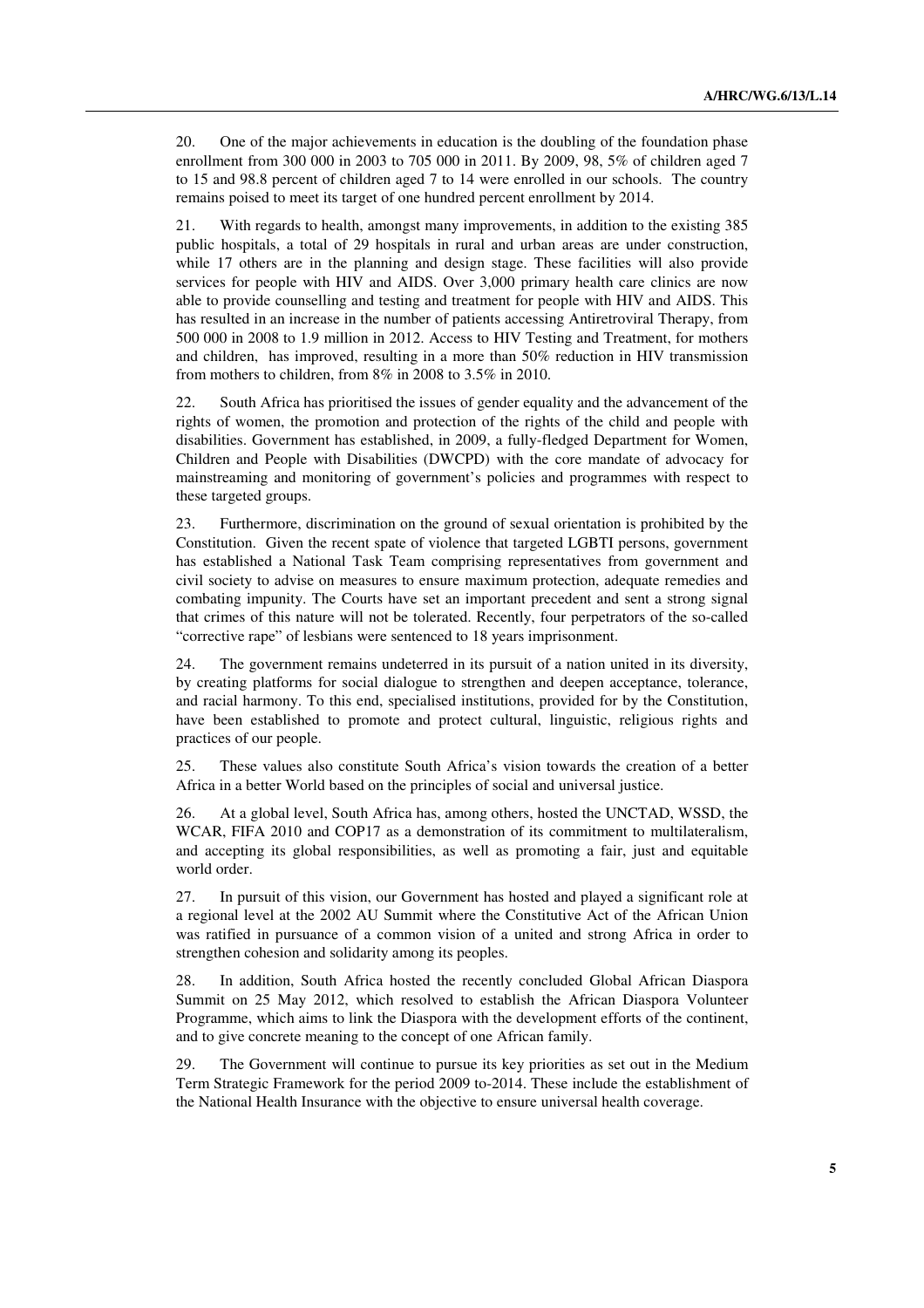30. The government is implementing a Gender Equity Strategy to achieve its target of a minimum of 50% women representation. For example, representation of women in the Legislature stands at 44% as compared to 25% after the first democratic elections in 1994. A new Gender Equity Bill that aims to enforce gender parity measures across all sectors of society is in the pipeline.

31. With regard to safety and security, the delegation was happy to report that the crime statistics released during September 2011 confirm that the tide against crime is turning. A reduction in the reported crime statistics has been seen across all categories of crime. Importantly, the 2011 National Victims of Crime Survey findings supported trends that show a decrease in crime levels.

32. All the above are examples of key priorities that the South African government is pursuing towards the realisation of the aspirations of its people and the fulfilment of its international obligations of the respect for, promotion, protection and fulfilment of human rights and fundamental freedoms. The government will continue to work tirelessly towards the development of the country, as a developmental state that responds to the needs and aspirations of its people. To this end, government is striving to strengthen the public sector to improve the provision of services within a Developmental State.

33. Government is committed to work with independent institutions created to support its constitutional democracy such as the Human Rights Commission, the Commission on Gender Equality and the Office of the Public Protector.

34. Government also pledged its commitment to do all in its power to sign and ratify, before the end of 2012, all outstanding instruments in the area of international human rights and humanitarian law.

35. In conclusion it was stated that, whilst extraordinary progress has been made over the past eighteen years, there is much left to be done and that government is very mindful of the words of its former President, Nelson Mandela:

36. "I have taken a moment here to rest, to steal a view on the glorious vista that surrounds me, to look back on the distance I have come. But I can rest only for a moment, for with freedom come responsibilities and I dare not linger for my long walk has not yet ended".

#### **B. Interactive dialogue and responses by the State under review**

37. During the interactive dialogue, 77 delegations made statements. The delegation of South Africa was thanked for its presentation of the national report and for its constructive engagement in the universal periodic review process. Recommendations made during the dialogue are found in section II of the present report.

38. India commended South Africa on its achievements in different areas including health insurance and universal primary education. It requested information on how the reconfigured cluster system to coordinate mechanisms to implement programmes for the attainment of the national key priorities identified for its Medium-Term Strategic Framework and the recently established Planning Commission are coordinated.

39. Indonesia welcomed steps taken to address inequalities. It appreciated the partnership with UNDP in introducing a collaborative programme to help governments and partners to identify and prioritize bottlenecks on particular MDGs. It noted South Africa faced considerable challenges in combating, racism, xenophobia and related intolerance. Indonesia made recommendations.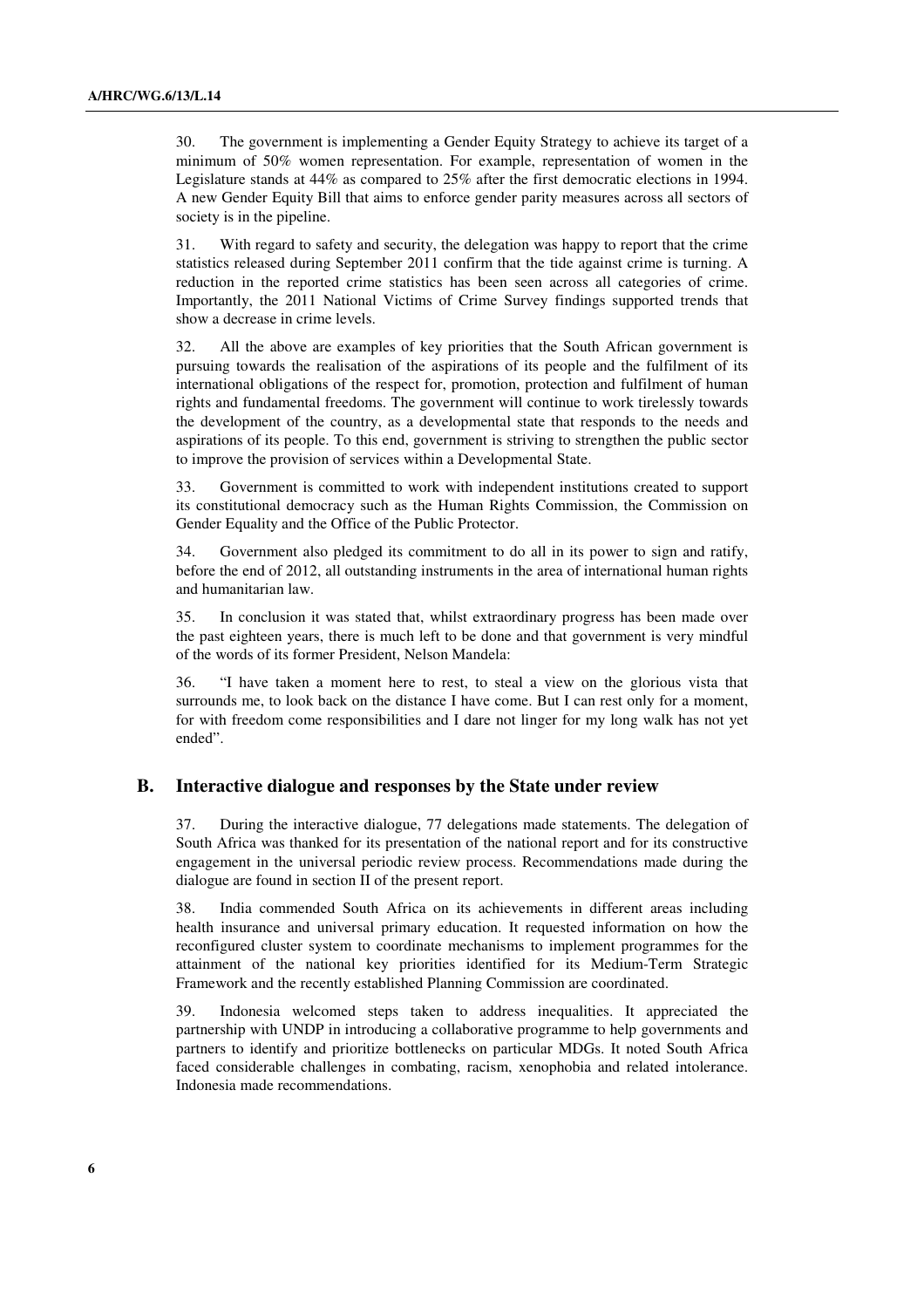40. Iran (Islamic Republic of) noted the different policies and practices in promoting human rights nationally and internationally, especially the implementation of legislation and programmes, with a resultant positive impact on the nation's quality of life, including health insurance, food security, primary education and access to higher education. It made recommendations.

41. Iraq commended achievements in implementing recommendations accepted in the first UPR review. It noted the identification of priorities in the areas of education, health and economic growth, job creation, decent work, combating corruption and crime, development and land reform. Iraq made recommendations.

42. Ireland appreciated achievements in tackling the legacy of inequality. It urged that strong priority be given to the Combating of Torture Bill. It noted that xenophobia remained a significant challenge. Ireland encouraged South Africa to continue its genderbased violence prevention efforts and strengthen provision of services and accountability in that area. Ireland made recommendations.

43. Poland thanked South Africa for its informative national report and constructive participation in the UPR process. Poland made recommendations.

44. Japan commended steps taken to combat HIV/AIDS. It encouraged reference to the relevant principles, guidelines and GA resolution concerning leprosy-related discrimination as it continues to address leprosy-related discrimination. It hoped South Africa would continue to address racism and xenophobia. Japan made recommendations.

45. Lesotho noted measures adopted to introduce a national health insurance system. It commended the on-going efforts to improve human rights, which had been instrumental in the successful transition from apartheid to a multicultural democracy and regarding the elimination of poverty and social inequality. Lesotho made a recommendation.

46. Malaysia was encouraged by efforts made since the first UPR and noted the commitment to adopting laws and policies to advance human rights. It recognized the challenges arising from decades of racial discrimination and other problems during colonial occupation and welcomed its new National Planning Commission. Malaysia made recommendations.

47. Mauritania welcomed the strengthening of the legislative framework and reforms to overcome poverty and social inequalities. It appreciated the creation of the Department for Women, Children and People with Disabilities. It encouraged South Africa to continue its work to improve detention conditions in Lindela, completion of the law on fighting trafficking in persons.

48. Mexico highlighted progress in primary education and access to healthcare for persons with HIV. Referring to the obligations under the CEDAW, it enquired what steps were being taken to accelerate implementation of the strategy to change or eradicate negative stereotypes that discriminate against women. Mexico made recommendations.

49. Morocco welcomed the new youth development body and requested more information on its mandate, composition and achievements. It recognized the country's challenges in attaining the health-related MDGs. It saluted South Africa's international leadership role in combating racism. Morocco made recommendations.

50. Mozambique acknowledged steps towards the materialization of Constitutional dispositions and international commitments. It praised South Africa's key role in building strong regional partnerships and introducing regional programmes with relevant UN Agencies and welcomed the establishment of the South Africa Development Agency (SADPA). Mozambique made a recommendation.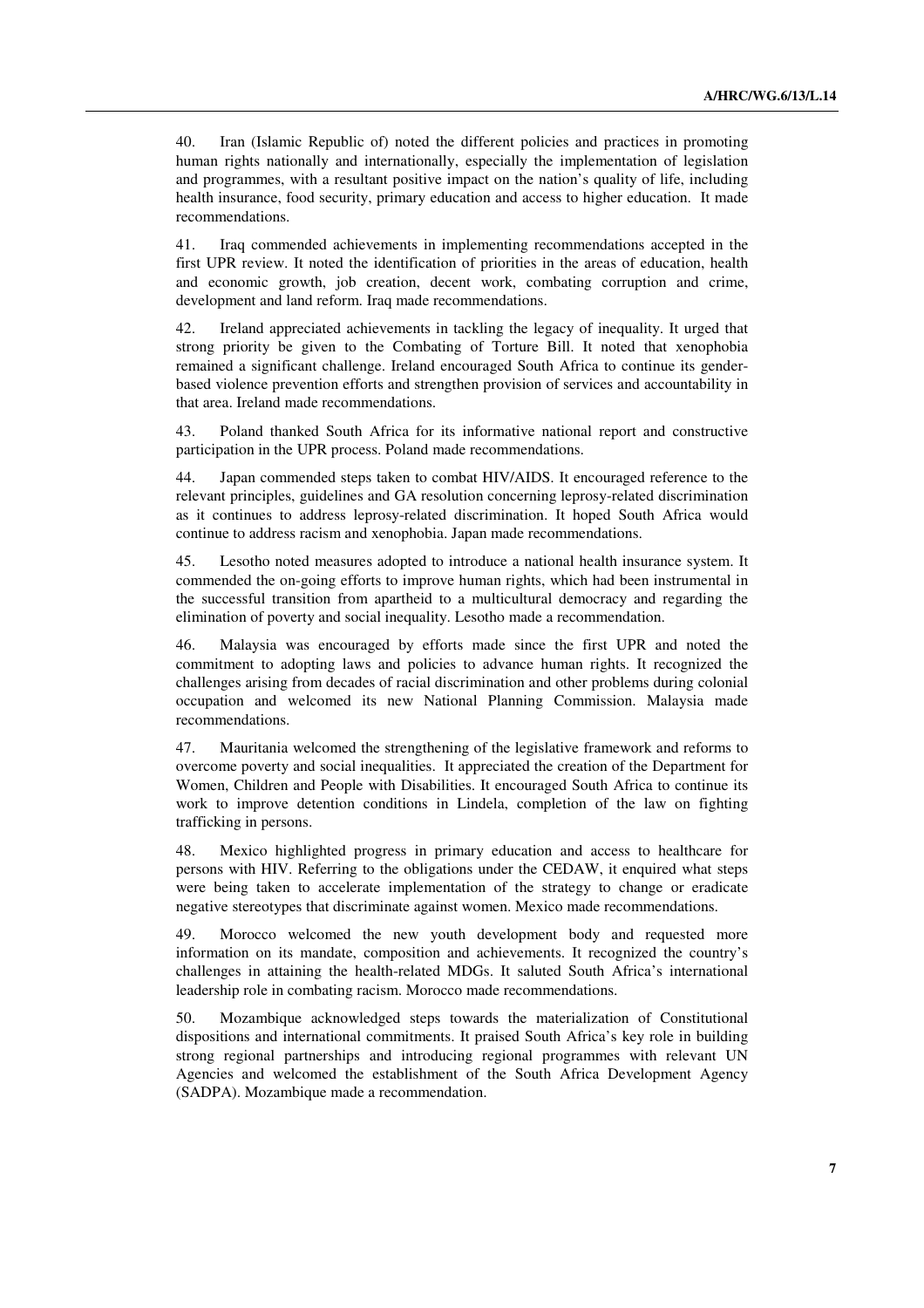51. Namibia praised South Africa for its programmes to alleviate poverty, including establishing a social protection system, its action plan on education and the soon to be established national development partnership agency all of which are important to help achieve the MDGs. Namibia made recommendations.

52. Netherlands commended South Africa for its leading role in the Human Rights Council, notably in different areas of anti-discrimination. It welcomed its commitment to partnerships with civil society and a national dialogue in the preparation of the national report. Netherlands made recommendations.

53. New Zealand enquired about increasing maternal mortality and morbidity and plans to address them. It also asked what steps would be taken to deal with sexual violence, especially against LGBT persons. It requested an update on the Combating Torture Bill and on plans to ratify the OP-CAT. New Zealand made recommendations.

54. Nicaragua noted measures adopted by South Africa to foster human development and economic growth in order to eradicate poverty by 2030. It applauded the reestablishment of an institution specialized in domestic violence, child protection and sexual crimes. Nicaragua made recommendations.

55. Norway supported South Africa's leadership in combating violence and discrimination based on sexual orientation and gender identity. It expressed concern about the Protection of State Information Bill. It welcomed new national institutions, particularly to address violence against women. Norway made recommendations.

56. Pakistan welcomed South Africa's role in the international response to racism and intolerance. Pakistan requested further information on the "Green Paper on Families" aimed at promoting family life. It commended ongoing efforts to adopt pro-development measures, but noted the historical injustices of colonialism and apartheid reflected in marginalization and social exclusion. Pakistan made a recommendation.

57. Palestine noted the priorities for 2009-2014 in the areas of job creation, health, education, combating corruption and crime, land reform and rural development as well as food security. Palestine noted the challenges in providing quality education for all. Palestine made recommendations.

58. Paraguay as a bilingual country, it welcomed South Africa's draft bill on national languages. It noted its efforts to improve the situation of foreigners detained in the Lindela Repatriation Centre and to prevent and combat trafficking in persons. Paraguay made recommendations.

59. Philippines commended its selection of national priorities that include job creation, health, education, rural development and land reform, and food security, which dovetail with promoting and protecting the rights to work, health, education and adequate food. Philippines made a recommendation.

60. Italy encouraged South Africa to pursue the advancement of human rights in particular MDGs 4, 5 and 6 and praised the country's role in adopting the United Nations resolution on sexual orientation and gender identity. It asked what about the measures adopted against FGM phenomena in migrant communities. Italy made a recommendation.

61. Portugal commended South Africa's leadership in combating racial discrimination and intolerance and reiterated Portugal's commitment to helping to combat the scourge. It highlighted South Africa's internationally-admired Constitution, which protected all rights, including economic, social and cultural rights. Portugal made recommendations.

62. The Republic of Korea commended South Africa's achievements in the areas of education, health and eradication of poverty, among others and encouraged it to build upon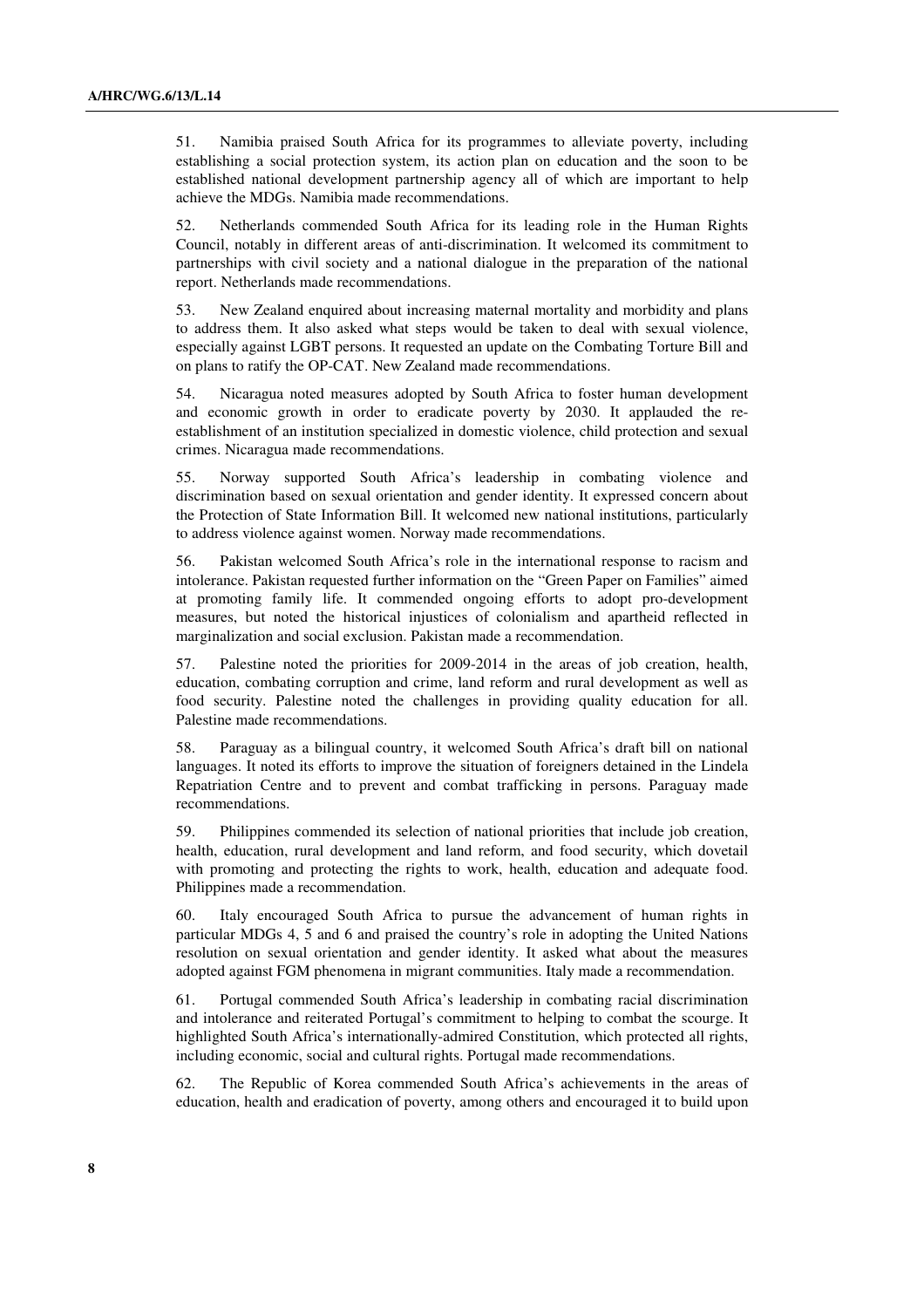such accomplishments and continue efforts to improve the human rights situations. It made recommendations.

63. Romania commended South Africa for positive elements mentioned in its national report. It regretted that no progress had been made as to the ratification of the OP CAT and the International Covenant on Economic, Social and Cultural Rights and encouraged their ratification. Romania made a recommendation.

64. The Russian Federation noted measures to improve national human rights mechanisms, the adoption of laws and the establishment of bodies attending to the rights of children and women. It commended progress in the area of primary education and health. It made a recommendation.

65. Senegal noted important positive changes at the institutional level and the adoption of strong measures to promote development and improve human rights situation in the country. It noted particularly the national development plan to fight against poverty and social inequality. Senegal made recommendations.

66. Singapore took note on the emphasis placed by South Africa on education and skills development and highlighted that enrolment in primary education has reached almost 100%. It noted that as pointed out in the national report, the high prevalence of HIV/AIDS continues to be a challenge. Singapore made recommendations.

67. Slovakia acknowledged South Africa's efforts in improving access to prevention, treatment and assistance to people living with HIV. It welcomed the functioning of one commissioner dedicated to children's rights within the South African Human Rights Commission. Slovakia made recommendations.

68. Slovenia encouraged South Africa to continue its action to achieve MDGs. It expressed concern about the persistence of attacks against LGBT individuals, the occurrence of hate crimes, reports of violence against children and lack of legislative measure to prevent, prosecute and punish acts of torture and other ill-treatment. Slovenia made recommendations.

69. Spain commended South Africa for progress in addressing HIV/AIDS and the protection of the rights of LGBT. It asked about measures adopted to ensure that the future Law Protection of State Information does not curtail freedom of the press and right to information on possible inappropriate action by public officials. Spain made recommendations.

70. Sri Lanka commended South Africa on its Constitution and legislation enacted on women's empowerment, gender equality, child justice and health. It was mindful of South Africa's successful evolution from the particular historical circumstances it faced. It welcomed the proposed National Languages Bill and its commitment to achieving the MDGs. Sri Lanka made a recommendation.

71. Sudan commended the democratic transformation, through efforts to conserve the institutions of traditional leadership as well as including them in the governing bodies. It appreciated the establishment of the traditional administration. Sudan asked about its effect on stability and security.

72. Swaziland noted that, despite South Africa's relentless efforts to improve livelihoods, the institutions created to ensure equality and human rights, promotion and protection sometimes worked to disable elected officials in the exercise of their duties. Swaziland made a recommendation.

73. Sweden welcomed measures to protect women and children, but noted reports of continued violence against women and girls. It noted that since becoming a democracy South Africa had promoted freedom expression and access to information. However it also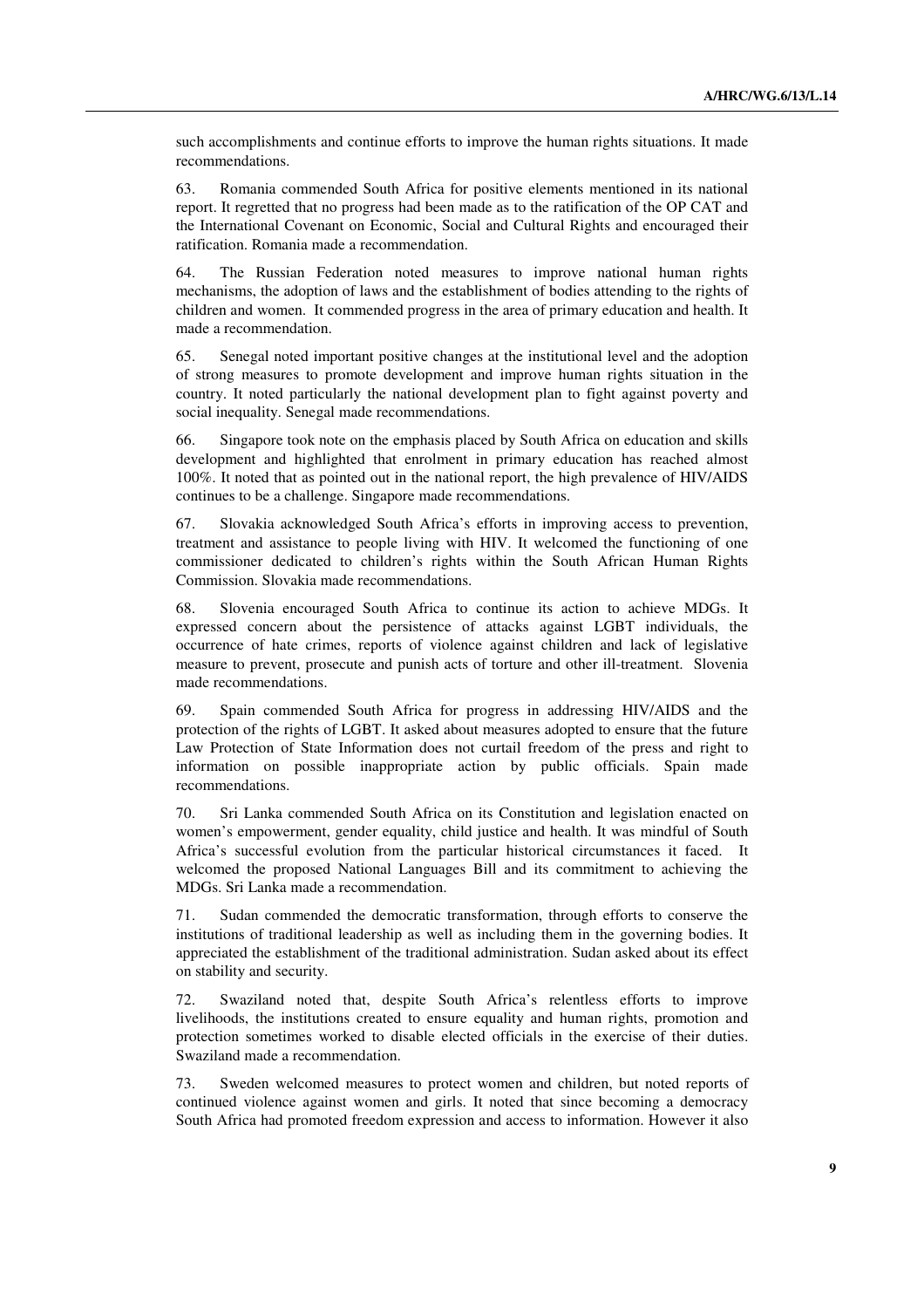noted that the Protection of State Information Bill might lead to restrictions on media freedom. Sweden made recommendations.

74. Switzerland remained concerned about discrimination against women, particularly in rural areas. It recognized that South Africa has mechanisms to ensure the independence of the judiciary. It made recommendations.

75. Thailand noted with appreciation South Africa's promotion of socio-economic development under the National Development Plan and the New Growth Path. It also welcomed the implementation of recommendations made during the first UPR in HIV/AIDS prevention and provision of care. Thailand made recommendations.

76. Timor-Leste highlighted the cluster system adopted by South Africa to ensure coherence of action among government institutions. It noted with sympathy the challenges faced and appreciated attention given to both primary and higher education. It noted reports of high levels of gender based violence. It made recommendations.

77. Togo highlighted the launching in 2010 of a national commission on planning and the publication in 2011 of a national development plan. It also appreciated the adoption in 2010 of an awareness campaign on HIV/AIDS. It made recommendations.

78. Ukraine enquired about measures to improve access to health care and treatment, especially for women suffering from HIV. It praised South Africa for ensuring access to water and hoped that this experience would serve as an example. Ukraine made a recommendation.

79. The United Kingdom of Great Britain and Northern Ireland was concerned by continuing violent crimes against women and LGBT people in South Africa. It welcomed the fact that the Constitution upheld freedom of expression and asked how the Government will ensure that the proposed legislation will not restrict this right. It made recommendations.

80. The United States of America commended South Africa for its position in the prevention of discrimination including based on sexual orientation, but was concerned about reports of violence and prejudice against LGBT communities. It recognized efforts to combat human trafficking, but raised concern about the Protection of State Information Bill. It made recommendations.

81. Uruguay recognized major normative advances in combating xenophobia, hate incitation and ethnic-based origin violence. It noted the persistence of patriarchal attitudes regarding women. It made recommendations.

82. Uzbekistan highlighted positive results in primary education and social security, including a national system of medical insurance and pensions. Uzbekistan enquired about efforts to develop infrastructure and alleviate poverty and high levels of unemployment. Uzbekistan made a recommendation.

83. Venezuela (Bolivarian Republic of) highlighted social assistance programmes which benefit more than 15 million people and contribute to the achievement of MDG1. It noted South Africa's international role in the implementation of the Durban Declaration and Programme of Action. It made recommendations.

84. Viet Nam acknowledged challenges which South Africa faced as a multi-ethnic and multi-culture society and commended its remarkable achievements on education, health care, economic growth and job creation. It made recommendations.

85. Zimbabwe commended administrative, legislative and judicial measures to advance human rights in South Africa, as well as strides made in the socio-economic, civil and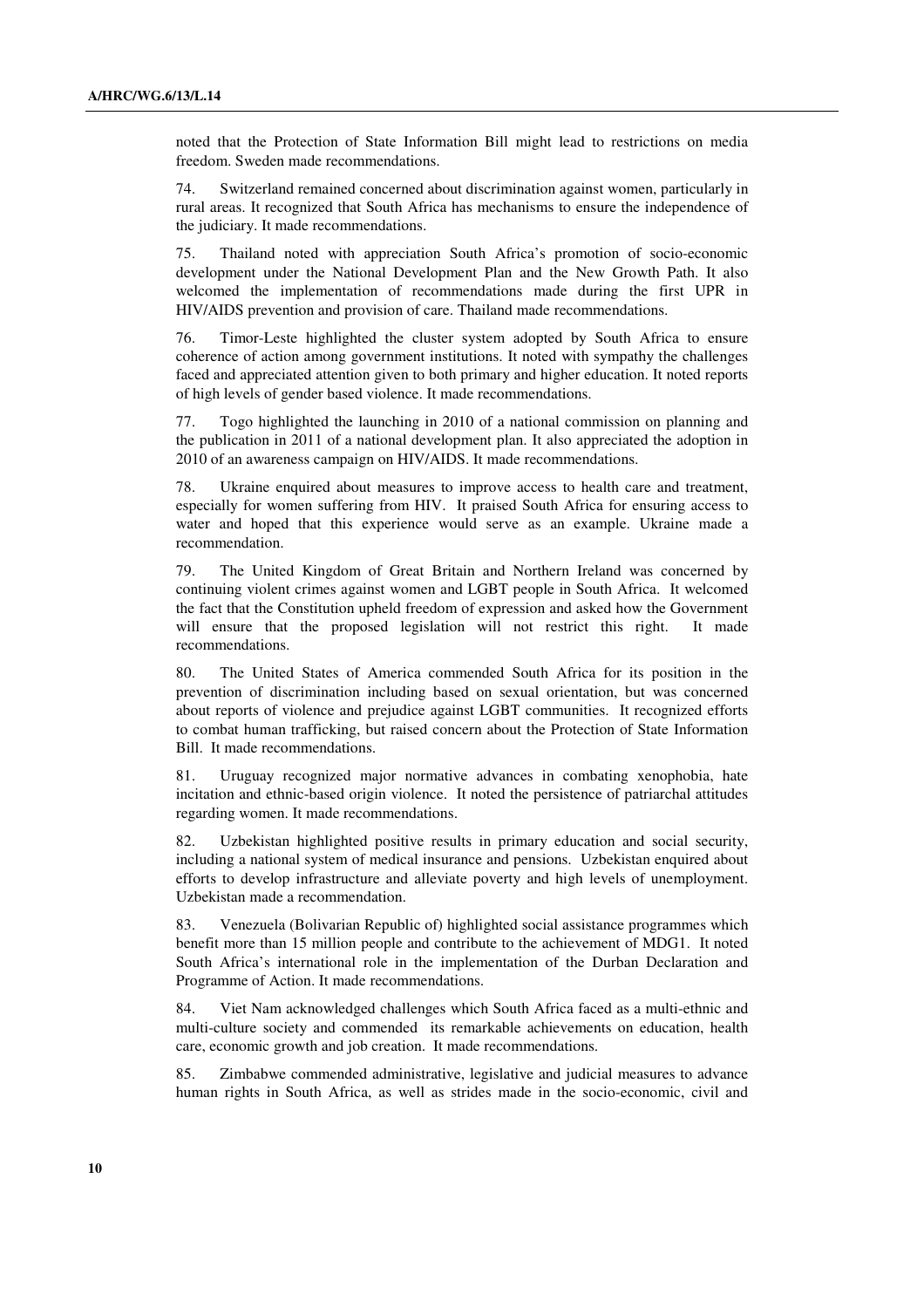political spheres. It noted remaining challenges in the sphere of education, health, employment and social cohesion. It made recommendations.

86. Algeria welcomed efforts to promote and protect human rights without discrimination, to achieve development and social cohesion. It welcomed the Medium Term Strategic Framework 2009-2014 towards achievement of the MDGs. Algeria asked for more information on measures to attain food security. It made a recommendation.

87. Angola commended the Medium Term Strategic Framework 2009-2014 as well as several draft bills on prevention of torture, social security, cyber criminality and human trafficking. It also welcomed the strengthening of the normative framework for the protection of human rights. It made a recommendation.

88. Argentina welcomed the creation of the Department for Women, Children and People with Disabilities. It welcomed the signature of the OP CAT and encouraged South Africa to ratify it. Argentina made recommendations.

89. Australia deplored the continued high levels of sexual and gender-based violence. It raised concern over ongoing incidents of xenophobic violence. Australia was encouraged by South Africa's decision to host the "Global African Diaspora Summit". It welcomed South Africa's efforts to address HIV/AIDS. It made recommendations.

90. Austria commended South Africa for progress in the area of economic and social rights as well as in reaching the MDGs. It expressed concern about reports of persistent discrimination against women and high levels of sexual and gender-based violence. Austria made recommendations.

91. Bangladesh commended South Africa for programmes and policies like the national housing programme and the social grants programme, broadening access to basic education and the establishment of the National Planning Commission. It stressed that despite impressive progress made there remained challenges due to social divisions and economic inequality.

92. Belgium commended South Africa's positive role in the promotion of human rights notably in combating discrimination. It highlighted progressive legislation regarding LGBT but noted very serious incidents of violence, including sexual violence. It expressed concern over the fate of migrant workers and asylum seekers. It made recommendations**.** 

93. Botswana noted with satisfaction progress made in development, social cohesion and national reconciliation as well as in addressing human rights issues. It praised the formulation and implementation of the Medium Strategic Framework and noted initiatives in the areas of gender, child protection, and disabilities.

94. Brazil praised the Government for combating poverty and social inequalities as well as establishing a new Department on Women, Children and People with Disabilities. It noted the Comprehensive HIV and Aids Treatment. It commended its ratification of the Optional Protocol to the CRC on children in armed conflict. It made recommendations.

95. Burkina Faso noted with satisfaction that the national report describes action taken to implement the recommendations received during the first UPR cycle. It noted that several international instruments had not yet been ratified. It made recommendations.

96. Canada noted reports that some police officers accepted bribes from rape perpetrators; low rates in investigating and successfully prosecuting sexual violence including incidents allegedly perpetrated by South African peacekeepers; as well as the inadequacy of support for victims. It inquired about measures undertaken or planned in response to these concerns. It made recommendations.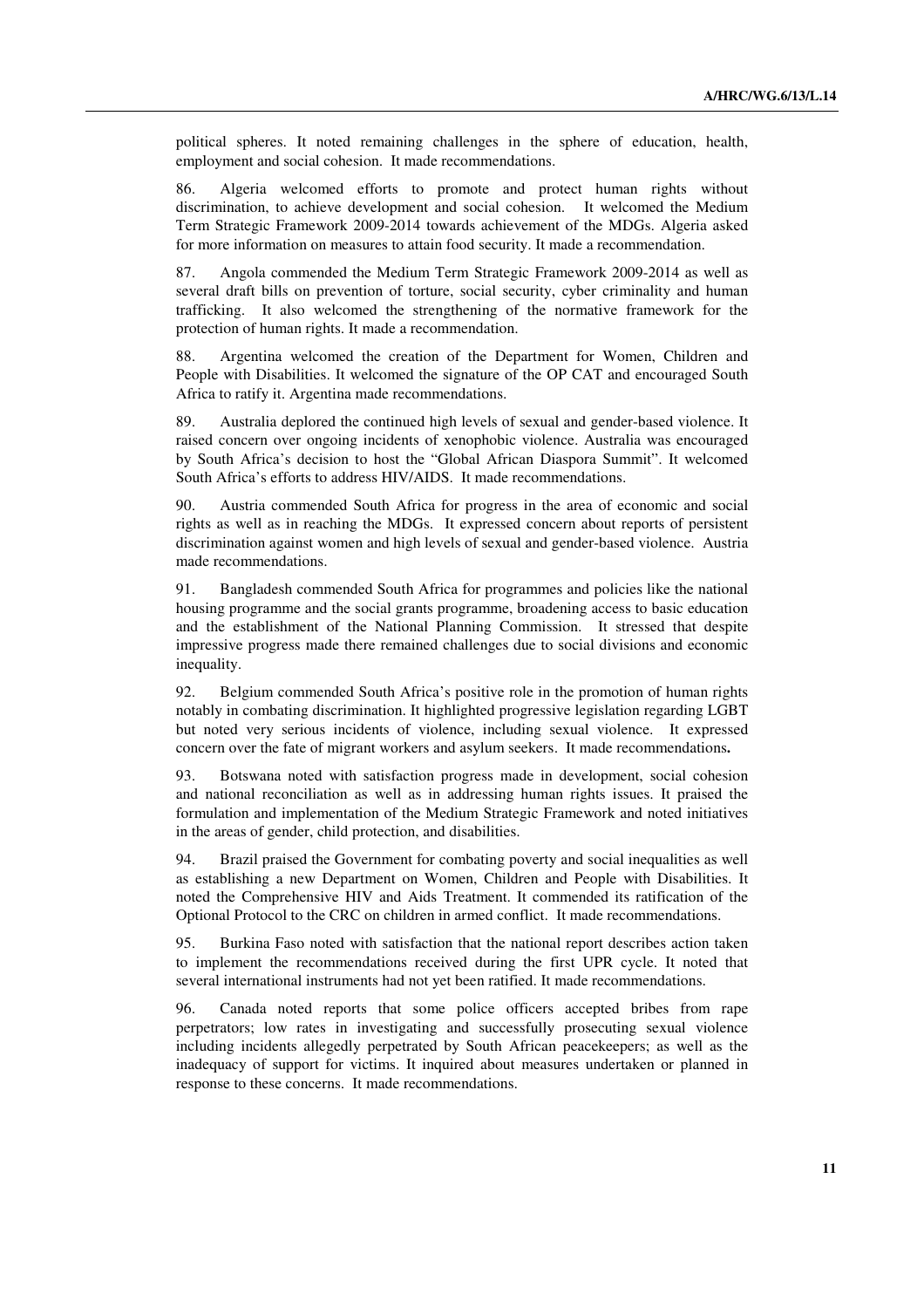97. Cape Verde noted South Africa's significant achievements in the social sphere with respect to health, in particular in combating AIDS, and efforts to ensure education and social services despite the persistent difficulties. It made recommendations.

98. Chad noted with satisfaction the broad consultation with national institutions in the preparation of the report. It noted South Africa's dynamic policy towards the youth through the National Agency for Youth Development to promote social freedom and economic emancipation. It made recommendations.

99. Chile recognized efforts undertaken to consolidate human rights in the legal and institutional framework, as part of the on-going process of reforms. Chile highlighted particularly, progress made in the area of social security and right to food and the creation of an inter-ministerial committee on xenophobia. Chile made recommendations.

100. China commended endeavours to safeguard the rights of women, children persons with disabilities, indigenous peoples and veterans. It highlighted achievements in education and the promotion and initiation of a national insurance scheme. It noted efforts to eradicate xenophobia and promote social harmony. It made a recommendation.

101. Congo commended South Africa for measures such as the implementation of a National Health Insurance, the National Language Bill and the harmonization of the age for pension rights for men and women. It welcomed the Action Plan 2014 on education.

102. Costa Rica praised South Africa for promoting a legal framework which incorporates the highest international standards on torture and hoped that legislation will be approved promptly. It hoped for a swift finalization and implementation of a national plan to combat racism, racial discrimination, xenophobia and related intolerance. It made recommendations.

103. Côte d'Ivoire congratulated South Africa on its political courage, highlighting the many challenges it faced in building a multiracial and harmonious society. It recalled the international community's duty show solidarity to South Africa. It made a recommendation.

104. Cuba underscored the progress made in combating HIV/AIDS, in accordance with recommendations made during the first UPR cycle. It noted the creation of the National Commission of Planning in 2010 for development and growth to result in the decrease of inequalities. Cuba made a recommendation.

105. Czech Republic acknowledged progress in the enhancement of the role of women but noted the high rate of gender-based violence. It regretted that South Africa had not adopted legislative measures to prevent, prosecute and punish acts of torture and other ill treatment since 2008. It expressed concern about attempts to limit freedom of expression. It made recommendations.

106. Denmark was concerned at reports of violent attacks against women because of their sexual orientation. It inquired about measures taken to ensure that victims of gender based violence have effective access to justice and social support services. It welcomed the Prevention and Combating of Torture Bill and requested information on the timeline for the enactment of the bill by Parliament. It made recommendations.

107. Djibouti expressed its appreciation for the promotion and protection of human rights and initiatives taken to ensure and guarantee promotion of women's rights in spite of challenges. Djibouti made recommendations.

108. Ecuador praised South Africa's efforts to combat discrimination and racism. It highlighted South Africa's achievements, among which, the National Health Security, the universal primary education and the South African national languages draft bill. Ecuador made recommendations.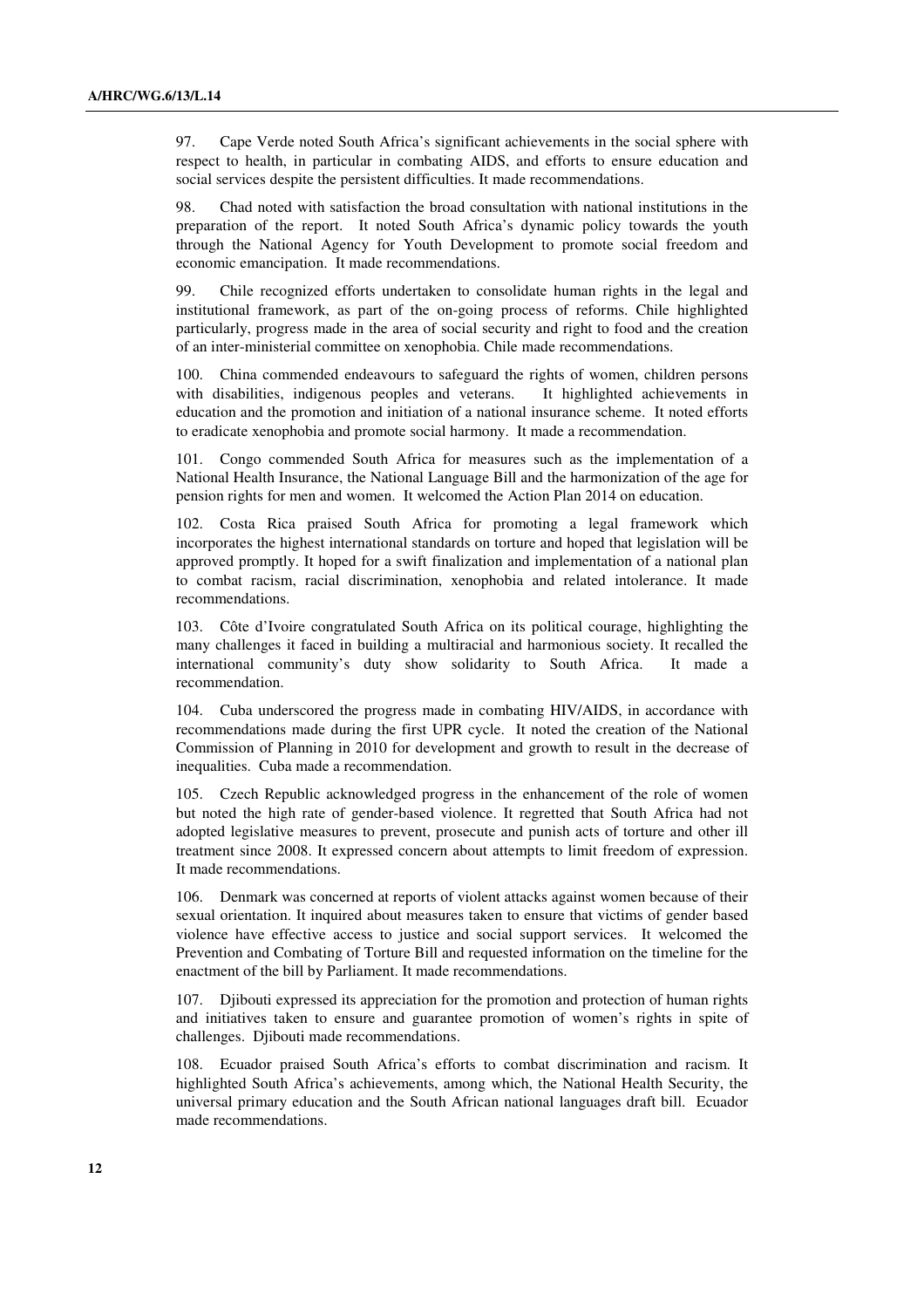109. Egypt welcomed programmes which have a positive impact on quality of life. Egypt noted the challenges specifically related to xenophobia and social cohesion and was interested in knowing of lessons learnt in this regard. Egypt made a recommendation.

110. Finland welcomed South Africa's progressive approach to sexual orientation and gender identity. It expressed its concerns over cases of violence, including reported hate crimes against LGBT individuals. It inquired about measures taken to prevent such crimes. Finland made a recommendation.

111. France noted that South Africa is not yet party to OP CAT or ICESC. It regretted that LGBT persons continue to be targets of serious physical or psychological violence. It inquired about the conformity of provisions of the draft bill on transferring judicial powers to traditional chiefs with the principles enshrined in the Constitution. It made recommendations.

112. Germany observed that UNICEF noted in 2011 that one in three children experienced hunger or was at risk. It referred to reports of attacks against non-nationals, where perpetrators relied on impunity and the difficult living conditions of migrants. Germany made recommendations.

113. Ghana congratulated the Government on achievements inter alia in the areas of health and education, land reform, social security and job creation. It welcomed the establishment of the Department of Women, Children and People with Disabilities, and the Departments for Basic Education and Higher Education and Training. It urged the government to implement the Action Plan adopted towards the Realisation of Schooling 2025.

114. Hungary welcomed governmental structural changes to better achieve the goals of its Medium-Term Strategic Framework and requested more information on the main challenges on its implementation. It noted the draft bill on the prohibition and criminalization of torture. Hungary made recommendations.

115. South Africa then provided responses to questions presented in advance and during the inter-active dialogue.

116. Regarding legislation on the crime of torture, Cabinet has recently approved a Draft Bill criminalizing torture in South Africa, consistent with the provisions of the CAT. The Bill is being processed through Parliament.

117. On the Protection of State Information Bill (POSIB), it was clarified that the POSIB is not a media bill. The primary purpose is not to regulate or interfere in any way with the media or access to information, but seeks to amend current statutes not consistent with our Constitution. Government has been very open and has engaged with the media and with civil society. The draft Bill is currently before Parliament.

118. Government is committed to combat any discrimination or violence against persons on the basis of sexual orientation and has pronounced itself accordingly. The Minister of Justice and Constitutional Development has established a Task Team to develop a national intervention strategy on these crimes through, among others, research, and policy development. Government has adopted measures that focus among others, on the prevention, combating and punishment of sexual violence against women and children. These include support to the victims through the establishment of victim friendly facilities. Additionally Government is considering re-establishing sexual offences courts.

119. With regards to questions raised on fighting crime in rural areas, it was reiterated that crime had decreased in the fiscal year 2010–211. The decrease in contact crimes, which include serious offences such as murder, rape and assault, has been of 6.9 %. Furthermore, in 2010 the Rural Safety Strategy was launched which involves the various concerned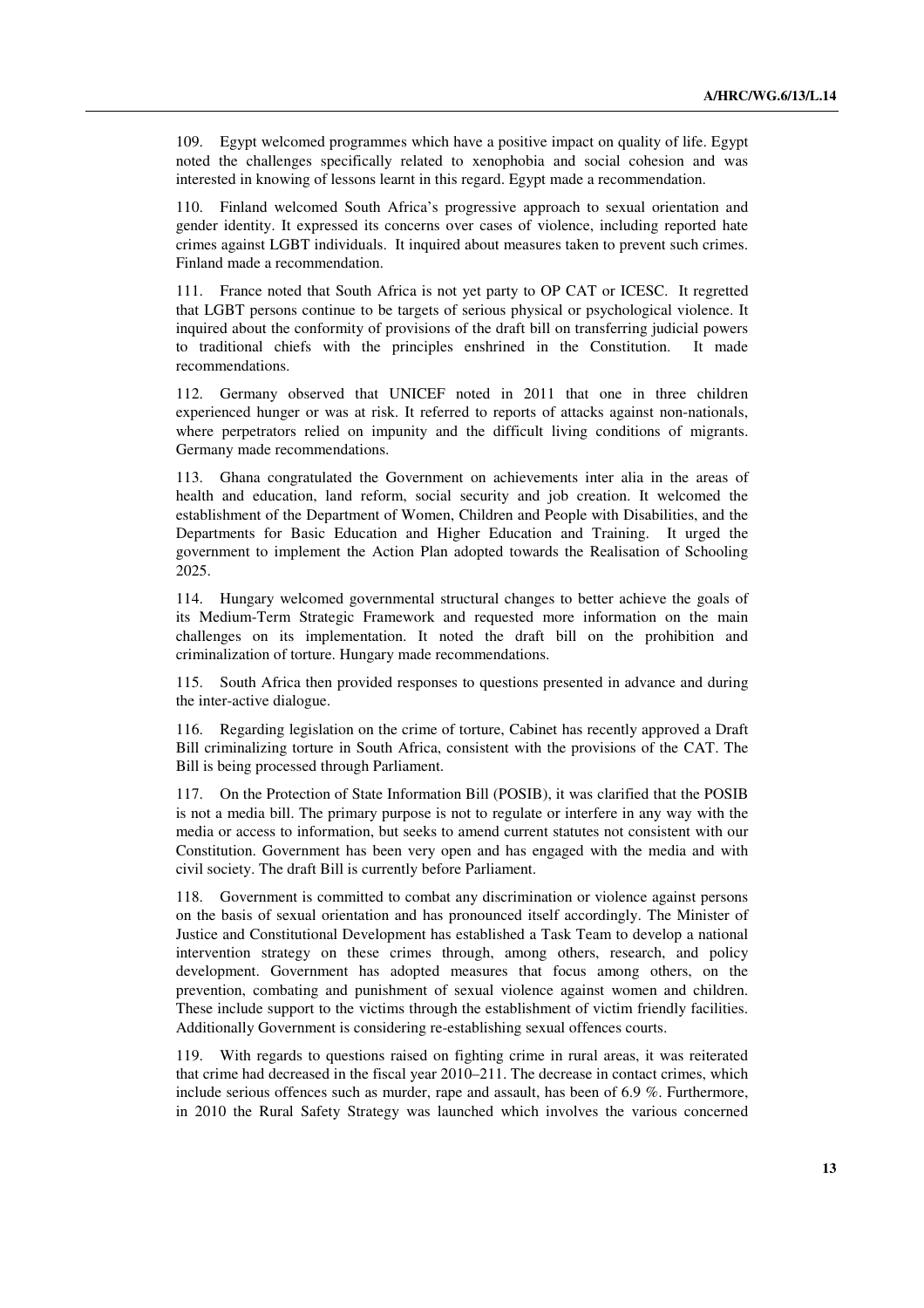actors in addressing contact crimes, such as farm killings and others. Regarding allegations that some police officials had accepted bribes from rape suspects, South Africa responded that the government takes such allegations very seriously and, when these are reported, criminal and administrative proceedings are immediately instituted. The community is also continuously encouraged to report such action.

120. South Africa indicated that government is developing a comprehensive Immigration Policy by reviewing its existing legislation, systems and processes. Research has been undertaken to identify best international practices and adapt them to the South African situation. A draft policy document has been developed and in June 2012. The department will undertake a programme of consultation and advocacy with key stakeholders, which will culminate in an amendment of the Immigration and Refugee Acts by the end of March 2013. The policy will be in line with the South African Constitution which is founded on the principles of self-determination, non-discrimination and human rights. The policy will also take into consideration all the recommendations made by various United Nations human rights Treaty Monitoring Bodies and International Humanitarian Law Agencies. Government remains committed to the ratification of all outstanding international human rights and humanitarian law instruments. In terms of concerns raised about the application of the principle of non-refoulement, our current Refugee Act of 1999 incorporates this principle and it is complied with by the government.

121. On issues related to health, South Africa informed the Human Rights Council that a number of interventions had been introduced to decrease maternal and child mortality, which it was acknowledged is unacceptably high. Both maternal and child mortality are related to the generalized HIV epidemic that the country has faced since the early 90s. It was indicated, however, that some gains had been made in reducing these rates. South Africa referred to a recent WHO-UNAIDS and World Bank report which indicates that maternal mortality has been reduced by about  $6\%$  in the last five years. With respect to reducing HIV/AIDS, a five year national strategy is being implemented and an accelerated plan to prevent mother to child transmission is also under way. This plan has already resulted in a significant decrease in the transmission of HIV from mothers to children between 2008 and 2010. Information on treatment thresholds for HIV positive women and children, and initiatives to reduce maternal and child mortality was also provided.

122. With regards to questions on corporal punishment, South Africa clarified that the courts have outlawed corporal punishment as an infringement of the right to be free from inhuman treatment or punishment. Additionally, subsequently legislation was adopted in this regard including the Africans' Schools Act of 1996 prohibits corporal punishment in a school setting and the 1997 Abolishment of Corporal Punishment Act, which is a law of general application. South Africa explained that the issue of complaints on compliance with treaty obligations has been taken to a higher level. A Committee of relevant government departments has been set up, which will address the follow up to the UPR and other reports. This Committee will be working together with the South African Human Rights Commission. Additionally a work plan is being developed to address not only reporting to human rights bodies and mechanisms but also ratification of human rights instruments. This initiative has the support of various key authorities.

123. On poverty eradication, the delegation indicated that social assistance constitutes the Government's biggest poverty alleviation measures, which provides social assistance of income support to in excess of 15 million persons at a cost of 3.5% of South Africa's Gross Domestic Product. It was acknowledged that this income support alone would not suffice to change the fortunes of the people unless it is complimented by other initiatives. The antipoverty strategy incorporates education, one of the strong pillars of the country's antipoverty initiative. South Africa believes that through education it will be able to improve the future possibilities of its people participating actively in the labour market, making it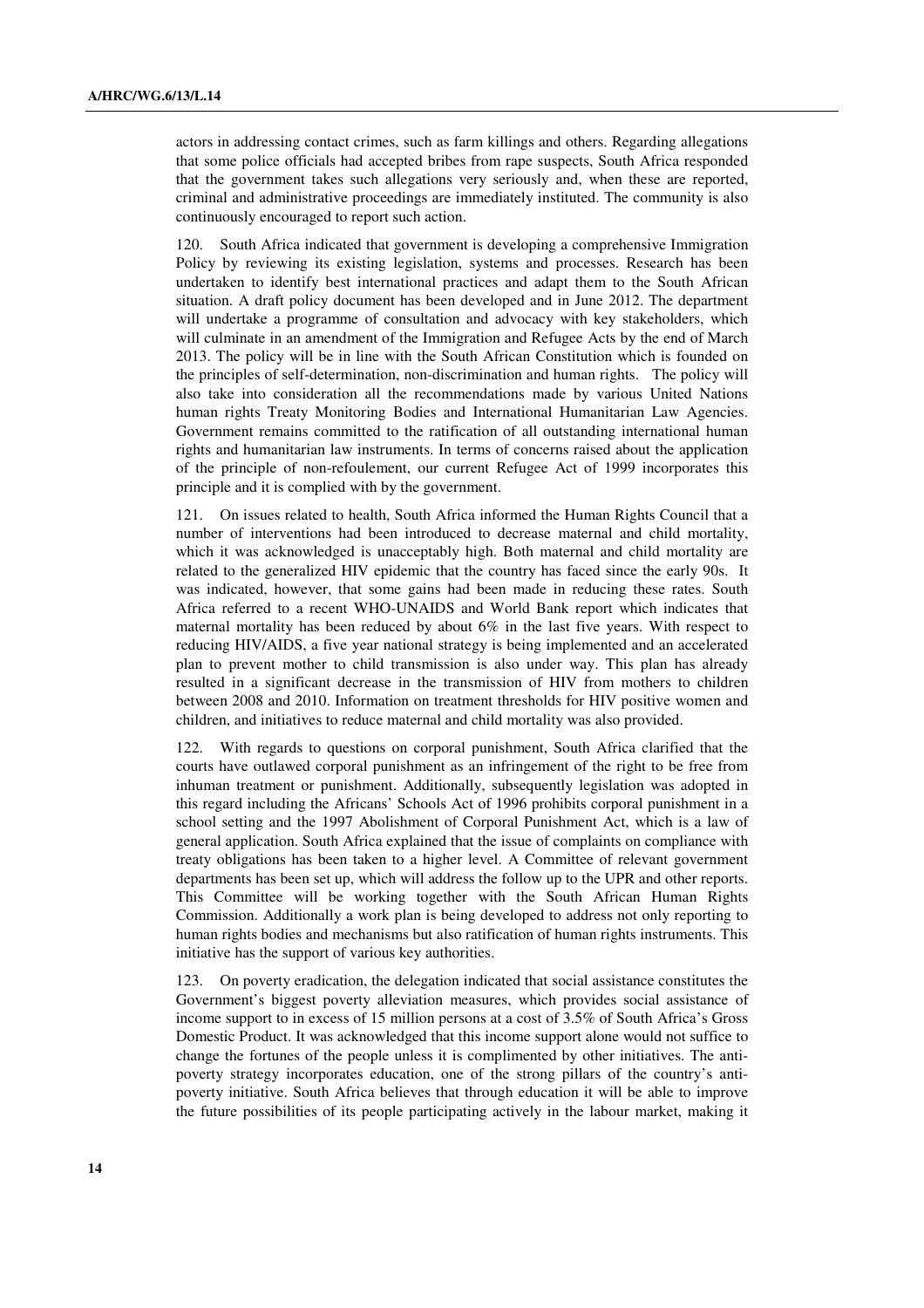possible for them to earn their own income to provide for their own livelihood and interrupting the cycle of poverty from one generation to the next. These are supported by initiatives to provide health care services to vulnerable groups. Poverty eradication is treated very seriously be by the Government and efforts to expand the social safety net to cover as many persons as possible are continuous. It was reiterated that access to social assistance programmes has been extended to permanent residents as well as persons who have been granted refugee status. As a result no one in the country now suffers lack of access to food.

124. South Africa indicated it had noted a number of requests for information that it had been unable to respond to because of lack of time and would provide this information at a later date. It thanked the delegations for their participation, their questions and the constructive recommendations that had been made.

## **II. Conclusions and/or recommendations**

125. **The following recommendations will be examined by country South Africa which will provide responses in due time, but no later than the 21st session of the Human Rights Council in September 2012. The response of South Africa to these recommendations will be included in the outcome report adopted by the Human Rights Council at its 21st session in September 2012:**

 125.1. **Complete its accession to the core human rights instruments that are still not yet ratified (Iraq);** 

 125.2. **Complete the ratification process for human rights treaties that it has signed, including the International Covenant on Economic, Social and Cultural Rights (ICESCR) and the Optional Protocol to the Convention against Torture (OP-CAT) (United Kingdom);** 

- 125.3. **Finalise the ratification process of the ICESCR (Hungary);**
- 125.4. **Consider ratifying the ICESCR (Brazil);**
- 125.5. **Ratify ICESCR (Chad);**

 125.6. **To consider ratifying the ICESCR and its Optional Protocols (Palestine);** 

125.7. **Ratify the ICESCR and its Optional Protocol (Slovenia);** 

 125.8. **Ratify ICESCR and sign its Optional Protocol allowing the right of individual petition (Portugal);** 

125.9. **Accede to the OP-CAT and the ICESCR (France);** 

 125.10. **Ratify ICESCR and the International Convention for the Protection of All Persons Against Enforced Disappearance (CED) (Spain);** 

125.11. **Continue intensifying its efforts to ratify the CED (Argentina);** 

 125.12. **Ratify the International Convention for the Protection of the Rights of All Migrant Workers and Members of Their Families (ICRMW) (Nicaragua);** 

 125.13. **Consider ratifying international instruments to which it is not a party to in order to strengthen its legal arsenal on human rights, particularly the ICRMW and the ILO Convention 189 on decent work for domestic workers (Burkina Faso);** 

125.14. **Ratify ILO 189 on decent work for domestic workers (Chad);**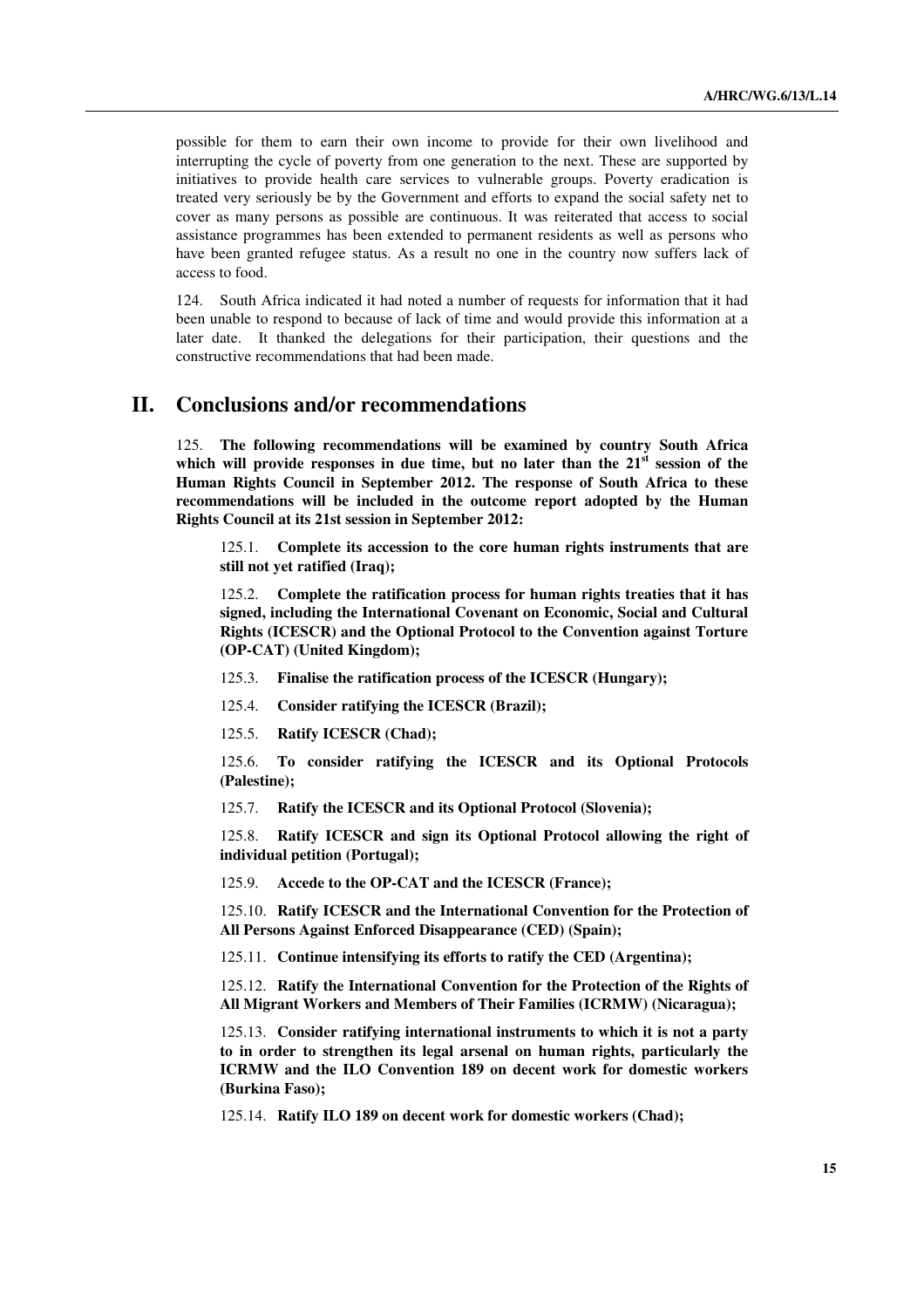125.15. **Ratify the OP-CAT (Togo, Nicaragua, Hungary);** 

 125.16. **Deposit at the earliest possible date its instrument of ratification to OP-CAT (Denmark);** 

 125.17. **Consider an early ratification of the third OP to CRC (OPIC) on a communication procedure (Slovakia);** 

 125.18. **Accede to the Agreement on Privileges and Immunities of the ICC (Slovakia);** 

 125.19. **With reference to a recommendation of the ICJ (International Commission of Jurists), adopt legislation to enable registered South African companies to be held liable for violations of human and labour rights beyond South Africa's borders (Namibia);** 

 125.20. **Pay special attention in the adoption of laws and their implementation to change of negative social practices particularly with respect to; torture and ill treatment in detention, sexual violence and discrimination against women and the protection of children (Cape Verde);** 

 125.21. **Continue its efforts to attain the five major national priorities in the areas of public health, education, job creation, the fight against corruption and crime, and ensuring food security (Russian Federation);** 

 125.22. **Consolidate economic initiatives aimed at empowering its people, especially those who were underprivileged under the Apartheid system (Zimbabwe);** 

 125.23. **Pursue the dynamics of the law on juvenile justice, the draft law to prevent and fight against human trafficking, and primary education for all (Burkina Faso);** 

 125.24. **Continue its favourable policies aiming at the full enjoyment of the cultural, economic and social rights, especially for vulnerable groups, including women, children, the elderly, the minorities and persons with difficulties (Viet Nam);** 

 125.25. **Review its institutions, particularly the judiciary to ensure their compatibility with accepted world practice where politicians are given adequate space to govern and fulfil their political mandate (Swaziland);** 

 125.26. **Provide the Ministry and Department of Women, Children and People with Disabilities with the necessary powers to continue promoting the participation and contribution of these vulnerable groups to the development of the country (Chile);** 

 125.27. **That the newly established Department of Women, Children and People with Disabilities be empowered to coordinate actions amongst various Government agencies to address the issue of gender-based violence (Timor-Leste);** 

 125.28. **Establish without delay an independent national monitoring mechanism, in line with article 33 of the Convention on the Rights of Persons with Disabilities (CRPD) (New Zealand);** 

 125.29. **Continue its efforts to build an inclusive, diverse and tolerant society (Pakistan);**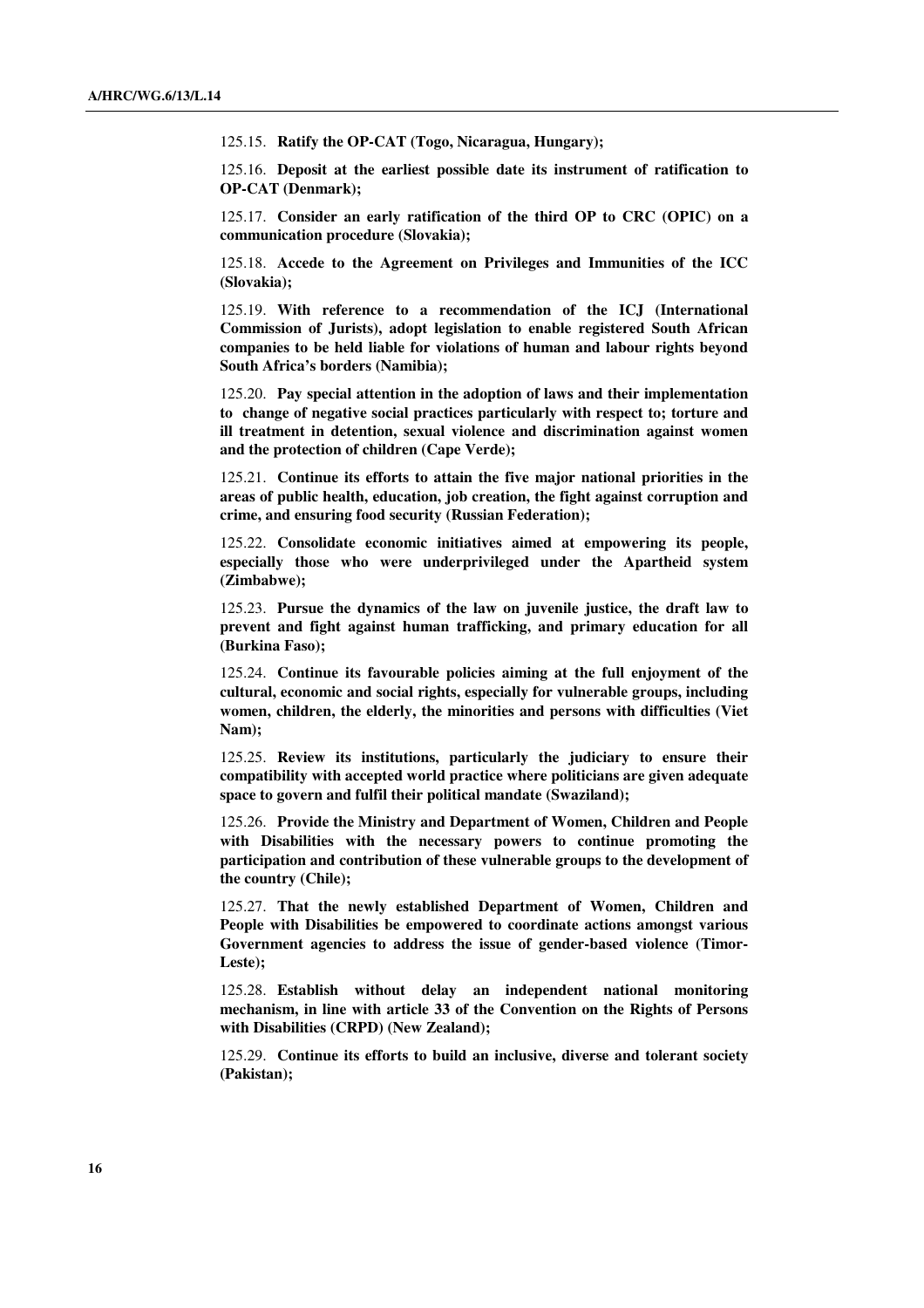125.30. **Establish an inclusive social dialogue so as to achieve the goals of building up a rainbow nation where all people are free and equal in rights (Djibouti);** 

 125.31. **Continue strengthening its programmes aimed at the achievement of social cohesion and tolerance (Venezuela (Bolivarian Republic of));** 

 125.32. **Strengthen its policies and measures to consolidate the State of Law, as well as social cohesion, tolerance and non-discrimination in the country (Viet Nam);** 

 125.33. **Strengthen mechanisms to advance more effectively, in the creation of a climate of tolerance and respect towards people of different ethnic groups or cultures (Chile);** 

 125.34. **Continue its policy to combat racism and all forms of discrimination and racial intolerance and continue implementing affirmative actions for vulnerable groups (Ecuador);** 

 125.35. **Pursue its efforts in combating racism, in particular to guarantee an effective follow up to the outcome of the Durban Conference (Morocco);** 

 125.36. **To pursue their efforts in taking the necessary measures to reduce and prevent racial discrimination (Palestine);** 

 125.37. **Speed up the process to develop its National Action Plan against Racism, Racial Discrimination, Xenophobia and Related Intolerance (Namibia);** 

 125.38. **Reinforce its efforts to prevent and combat racism, racial discrimination, xenophobia and other related intolerance in particular against foreigners (Iran (Islamic Republic of));** 

 125.39. **Continue multiplying measures that guarantee the full protection of the human rights of foreigners in South Africa (Paraguay);** 

 125.40. **Continue combating acts of xenophobia against migrants, refugees and asylum-seekers (Djibouti);** 

 125.41. **Continue its best efforts to combat xenophobia and prevent any violence against foreigners (Thailand);** 

125.42. **Strengthen measures to combat the phenomena of xenophobia (Iraq);** 

 125.43. **Take all necessary steps to address the evil of xenophobia through legislation and greater public awareness programmes (Ireland);** 

 125.44. **Reinforce measures to combat and prevent xenophobia and related violence (Republic of Korea);** 

 125.45. **To continue the discouragement of any manifestation of xenophobia (Mozambique);** 

 125.46. **Step up its measures to mitigate the scourges of xenophobia, which include, among others, visible policing, community awareness programmes, promotion of tolerance and cultural diversity (Indonesia);** 

 125.47. **Implement a national strategy which includes the review and the drafting of laws, and campaigns to raise awareness about discrimination at all levels of society, including traditional leaders, aimed at modifying or eliminating, in accordance with the Convention on the Elimination of All Forms**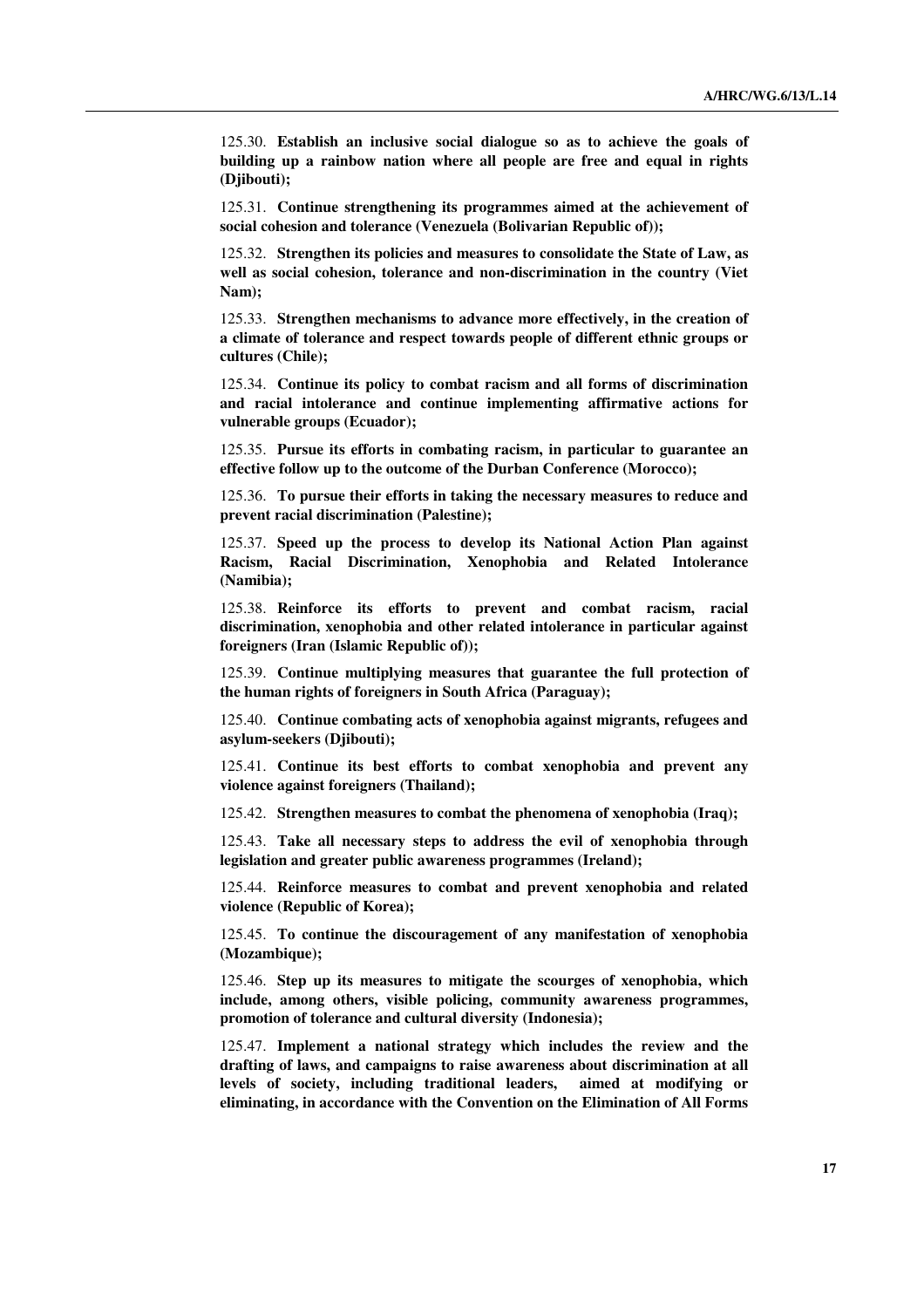**of Discrimination against Women (CEDAW), harmful stereotypes and practices which discriminate women (Uruguay);** 

 125.48. **Early adoption of the Women's Empowerment and Gender Equality Bill (Australia);** 

 125.49. **Ensure effective implementation of the existing normative framework guaranteeing women's right to equality, in particular to ensure access to justice, protection and other remedies (Austria);** 

 125.50. **Launch awareness campaigns against homophobia and discrimination on the basis of sexual orientation (Belgium);** 

 125.51. **Develop programs to prevent discrimination based on sexual orientation and gender identity, to punish violence of this kind and ensure that victims receive appropriate support (France);** 

 125.52. **Continue improving the protection of its citizens from violent crime in urban and rural areas, as laid out in the key national priorities for 2009 to 2014 (Netherlands);** 

 125.53. **Take measures improving the security of citizens and enhancing protection of particularly vulnerable groups such as women and children (Ukraine);** 

 125.54. **Define torture in its national criminal legislation, prosecute and punish perpetrators of torture, and ratify as soon as possible the OP-CAT (Slovenia);** 

 125.55. **Enact legislation which would, in line with Article 1 of the Convention against Torture (CAT), prevent and eliminate torture, and ratify OP-CAT at the earliest opportunity (Czech Republic);** 

 125.56. **Adopt as soon as possible legislation criminalising acts of torture and raise awareness of law enforcement officials regarding the absolute prohibition of the use of torture and other inhumane and degrading treatment (France);** 

 125.57. **Take the necessary legislative measures to prevent, prosecute and punish acts of torture and other cruel and degrading treatment, in accordance with international standards, including through the ratification of the OP-CAT (Costa Rica);** 

 125.58. **Improve the detention conditions of undocumented migrants, ensure that they are not detained and deprived of their liberty for prolonged periods and that they have all services available, including access to health, psychological assistance, and appropriate physical infrastructure and sanitation (Ecuador);** 

 125.59. **Allocate more financial and other resources to ensure effective implementation of initiatives related to the advancement of women and gender equality, in particular the 365-day National Plan of Action to end gender violence (Malaysia);** 

 125.60. **Step up efforts to eliminate violence and discrimination against women (Republic of Korea);** 

 125.61. **Adopt all necessary measures to prevent, fight and punish any violence against women and children (Switzerland);** 

 125.62. **Put in place stronger mechanisms to protect women and girls against gender-based violence and provide redress to victims (Austria);**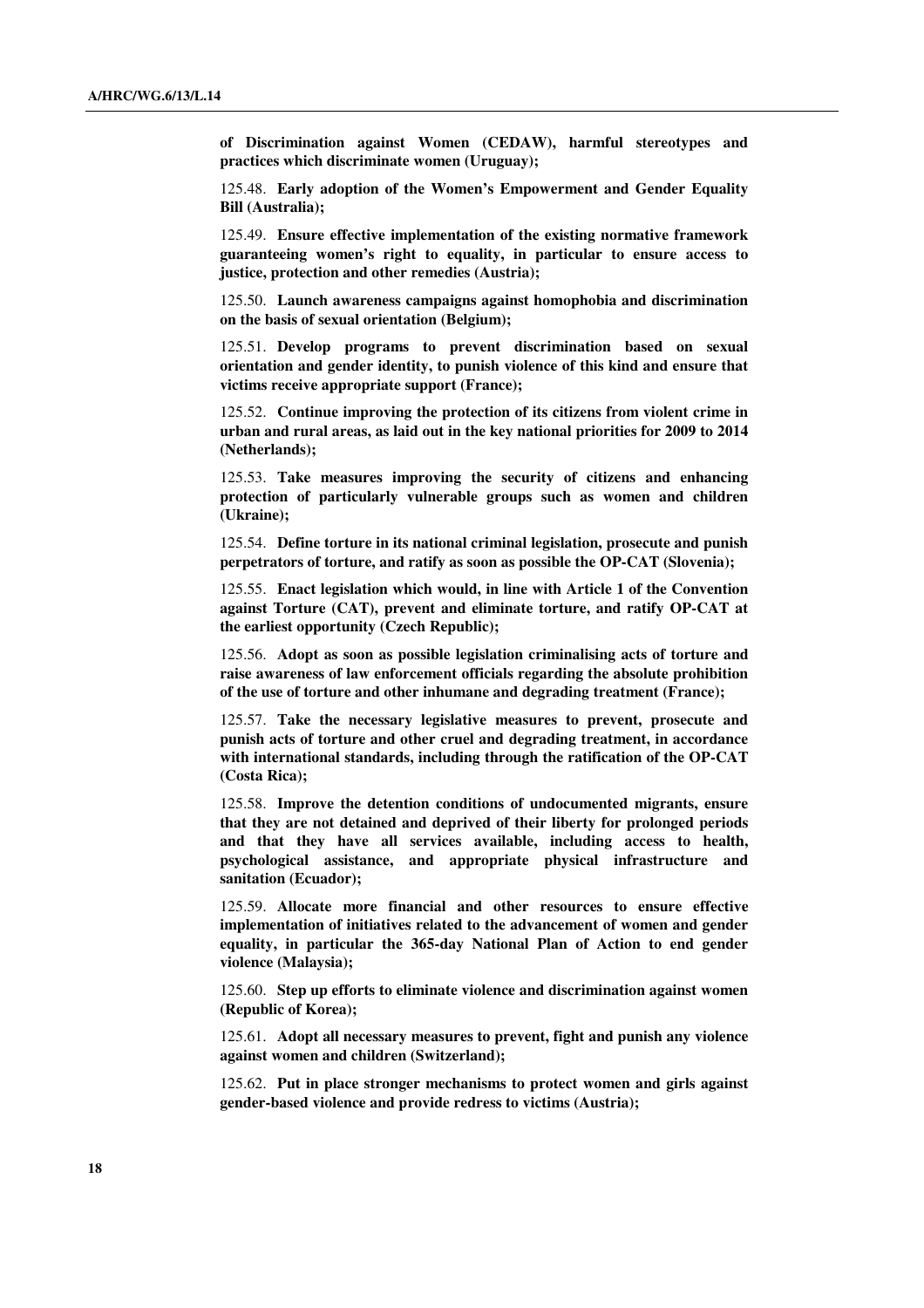125.63. **Take increased measures to protect and provide redress to women subjected to gender-based violence (Czech Republic);** 

 125.64. **Take concrete measures to improve the protection of women against gender-based violence and to ensure that perpetrators are held accountable (Norway);** 

 125.65. **Increase efforts for the protection of women victims of gender violence, ensuring that perpetrators face the required trials and training the authorities involved on the subject of the protection and prevention of violence against women (Nicaragua);** 

 125.66. **Considers the adoption of a specific law for domestic violence, containing both criminal and civil provisions (Brazil);** 

 125.67. **Undertake continued and enhanced efforts to protect and provide redress to women suffering from violence and to continue raising awareness, through training and other means, in the judicial system, including police, of the necessity to act against this violence (Sweden);** 

 125.68. **Strengthen the training of the police, prosecutors and the judiciary in the area of gender based violence (Norway);** 

 125.69. **Take measures to guarantee thorough investigation and prosecution of crimes of sexual violence, including relevant training of law enforcement officials, and implement national human rights awareness-raising focused on women's rights (Japan);** 

 125.70. **Promote awareness-raising campaigns and human rights education programmes particularly directed to law enforcement officials and educators that address the problematic of sexual violence against women (Portugal);** 

 125.71. **Adopt and implement appropriate, efficient measures ensuring that all allegations of sexual violence against women are properly registered, prosecuted and their perpetrators duly convicted, including a provision of victims' access to redress and social support services (Slovakia);** 

 125.72. **Establish mechanisms that will offer the victims of rape appropriate and adequate support and provide them with redress (Slovenia);** 

 125.73. **Step up efforts against sexual violence and improve social support services to victims (Italy);** 

 125.74. **Rigorously apply the legislation against gender violence and sexual violence, especially against girls and boys (Spain);** 

 125.75. **Conduct comprehensive public awareness campaigns and enhance the investigation and prosecution of violent crimes perpetrated on grounds of ethnicity, nationality, religion, sexual orientation or gender identity (Slovenia);** 

 125.76. **Establish national policies aimed at putting an end to violence and crimes motivated by race nationality, religion ethnicity, sexual orientation or identity, through the approval of laws that explicitly criminalize violence against people or property (Uruguay);** 

 125.77. **Implement training programs for the security forces so that crimes motivated by race nationality, religion ethnicity, sexual orientation or identity, are adequately investigated (Uruguay);** 

 125.78. **Continue its efforts in the fight against violence and discrimination based on sexual orientation and gender identity (Argentina);**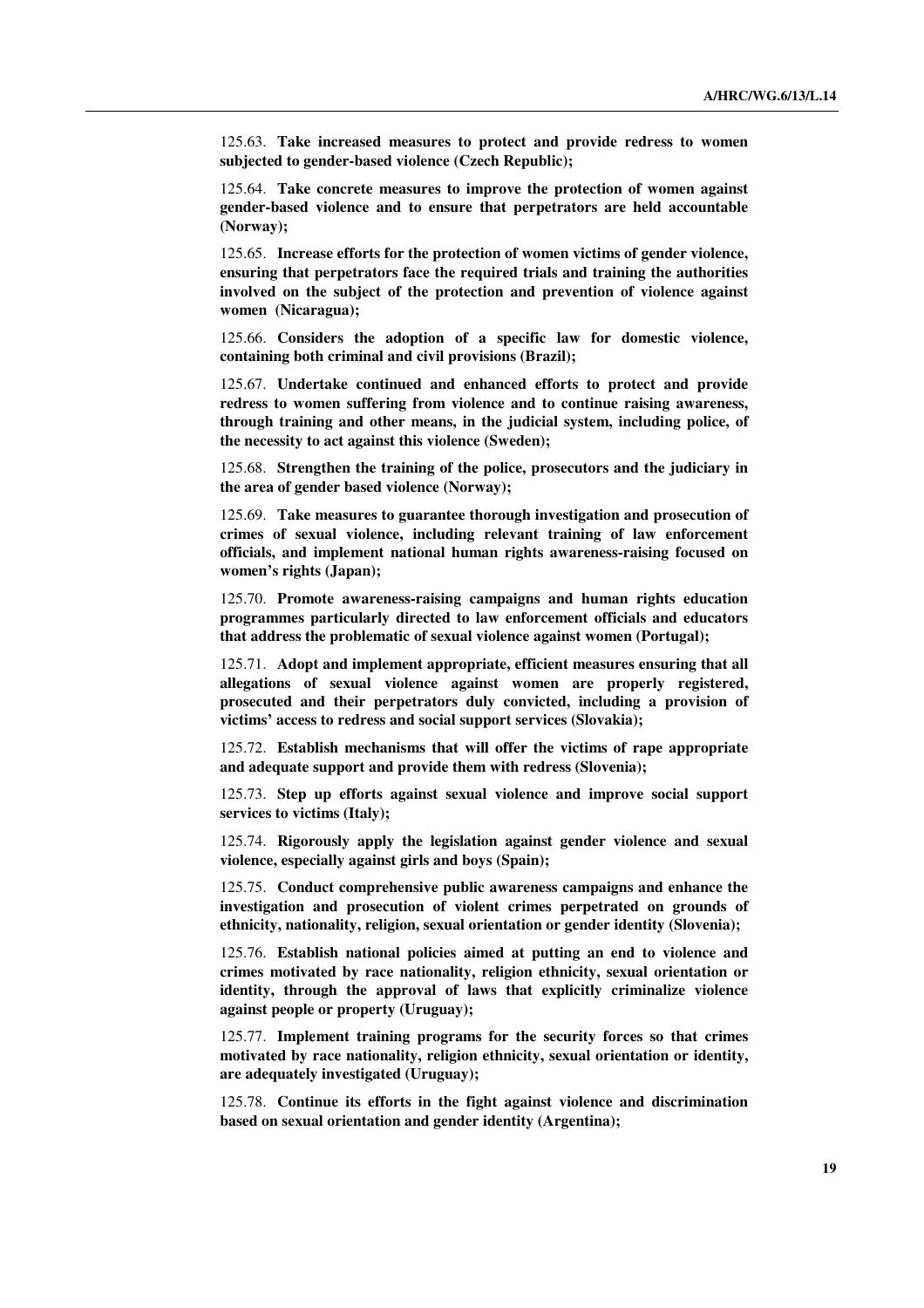125.79. **Ensure police and justice officials have appropriate training and direction to improve the investigation and prosecution of sexual violence including that based on sexual orientation or gender identity (New Zealand);** 

 125.80. **Ensure that law enforcement officials and other relevant actors are adequately trained to investigate and prosecute hate crimes on the basis of sexual orientation and gender identity, including through the promotion of awareness-raising and sensitization campaigns (Denmark);** 

 125.81. **Develop monitoring capacity and legislation to enhance the prevention, investigation and prosecution of crimes of violence against individuals on the grounds of their sexual orientation or gender identity (Netherlands);** 

 125.82. **Enhance the prevention, investigation and prosecution of crimes of violence against individuals based on their gender or sexual orientation (United Kingdom of Great Britain and Northern Ireland);** 

 125.83. **Take steps to ensure targeted attacks against individuals based on their sexual orientation are thoroughly investigated and prosecuted, and strengthen mechanisms to prevent crimes of violence (Canada);** 

 125.84. **Publically denounce crimes committed against LGBTs and to conduct thorough investigations into and prosecutions of these attacks (Austria);** 

 125.85. **Publicly denounce all violence based on sexual orientation or gender identity and adopt effective measures to raise public awareness concerning the constitutional protection of LGBT individuals (Finland);** 

 125.86. **Increase advocacy for freedom from discrimination based on sexual orientation and gender identity through public education and awareness building and address violence targeting LGBT persons through training for police, first responders and justice system officials (United States of America );** 

 125.87. **In order to avoid the occurrence of impunity in cases of violence against LGBT persons, that all such cases be subject of credible investigations and the perpetrators prosecuted (Belgium);** 

 125.88. **Prohibit and punish corporal punishment both in the home, as well as in public institutions such as schools and prisons (Mexico);** 

 125.89. **Enact the Prevention and Combating of Trafficking in Persons Bill as soon as possible (Namibia);** 

 125.90. **Continue efforts for the enactment of the Law against Trafficking in Persons, being sure that its approval will be a precious instrument in the fight against this scourge (Paraguay);** 

 125.91. **Expedite the adoption of the Prevention and Combating of Trafficking in Persons Bill as a mechanism to assist victims in accordance with international humanitarian and human rights standards and to prosecute the perpetrators (Thailand);** 

 125.92. **Pass the "Combating and Prevention of Trafficking in Persons Bill" currently under deliberation in the National Assembly, and move swiftly to implement it once passed (United States of America);** 

 125.93. **Take all necessary measures to ensure equal access to justice for all citizens and guarantee a fair process before a competent , independent and impartial tribunal (Switzerland);**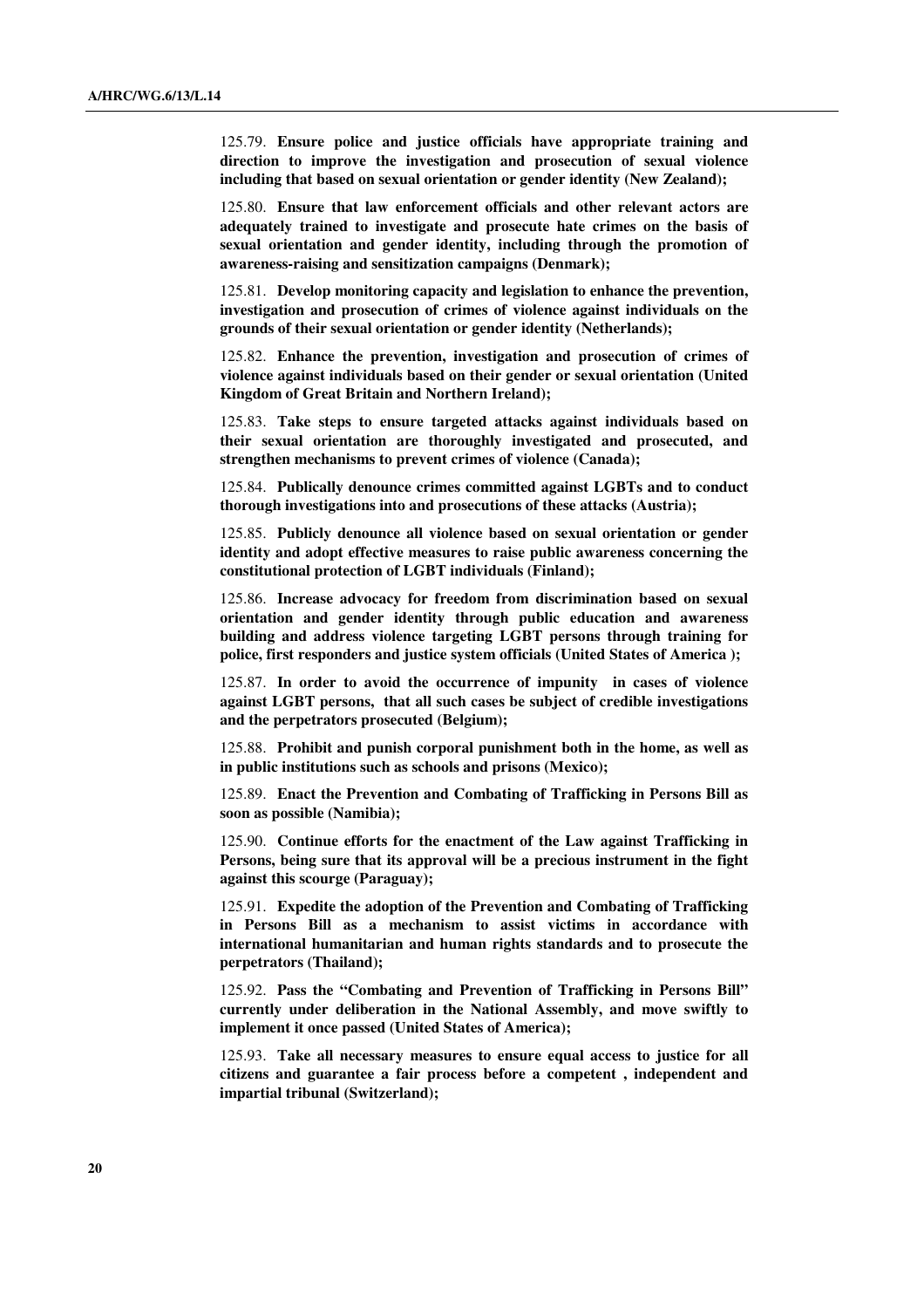125.94. **Establish human rights education and training programmes for police and law enforcement officers (Costa Rica);** 

 125.95. **Ensure that the proposed new Traditional Courts Bill, if adopted, does not violate South Africa's international obligations or its own Constitution in the area of women's rights and gender equality (Norway);** 

 125.96. **Investigate all allegations of sexual exploitation and abuse by South African peacekeepers; prosecute and punish offenders; take measures within SA peacekeeping contingents to prevent future offences; and report the results back to UN peacekeeping authorities (Canada);** 

 125.97. **Further strengthen freedom of expression and access to public domain information, particularly at the community level and with government departments (Poland);** 

 125.98. **Ensure compliance of domestic laws with the right to access to information and freedom of expression (Austria);** 

 125.99. **Ensure that the Protection of State Information Bill, when adopted, fully complies with international human rights law (Norway);** 

 125.100. **Ensure that the Protection of State Information Bill and other statutory measures do not violate the right to freedom of expression or unduly impede access to public domain information (Canada);** 

 125.101. **Reconsider the Protection of State Information Bill to ensure its conformity with ICCPR, in particular by removing excessive penalties for publication of classified information and the inclusion of a public interest defence (Czech Republic);** 

 125.102. **Continue amending and improving the project of the Protection of State Information Bill as this law, in the form proposed to the Parliament earlier this year, has the potential to undermine the right to access to information and freedom of expression under the pretext of national security and national interest (Poland);** 

 125.103. **Amend the draft bill on the Protection of State Information so that freedom of press is not curtailed in a disproportionate manner (Switzerland);** 

 125.104. **Consider suspending the enactment of the Protection of State Information Bill, approved last November (Portugal);** 

 125.105. **Remain a promoter of freedom of expression, at national and international levels, and to review the current text of the Protection of State Information Bill (Sweden);** 

 125.106. **Engage civil society, activists, NGOs and media to seek common ground on the Protection of State Information Bill (United States of America);** 

 125.107. **Safeguard the freedom of the press, through the abrogation of the Protection of Information Bill (Germany);**

 125.108. **Develop further decent work/labour through the comprehensive economic growth (Palestine);** 

 125.109. **Continue consolidating its social policies towards the achievement of decent employment, quality basic education and a healthy life with food security for all its people (Venezuela (Bolivarian Republic of));**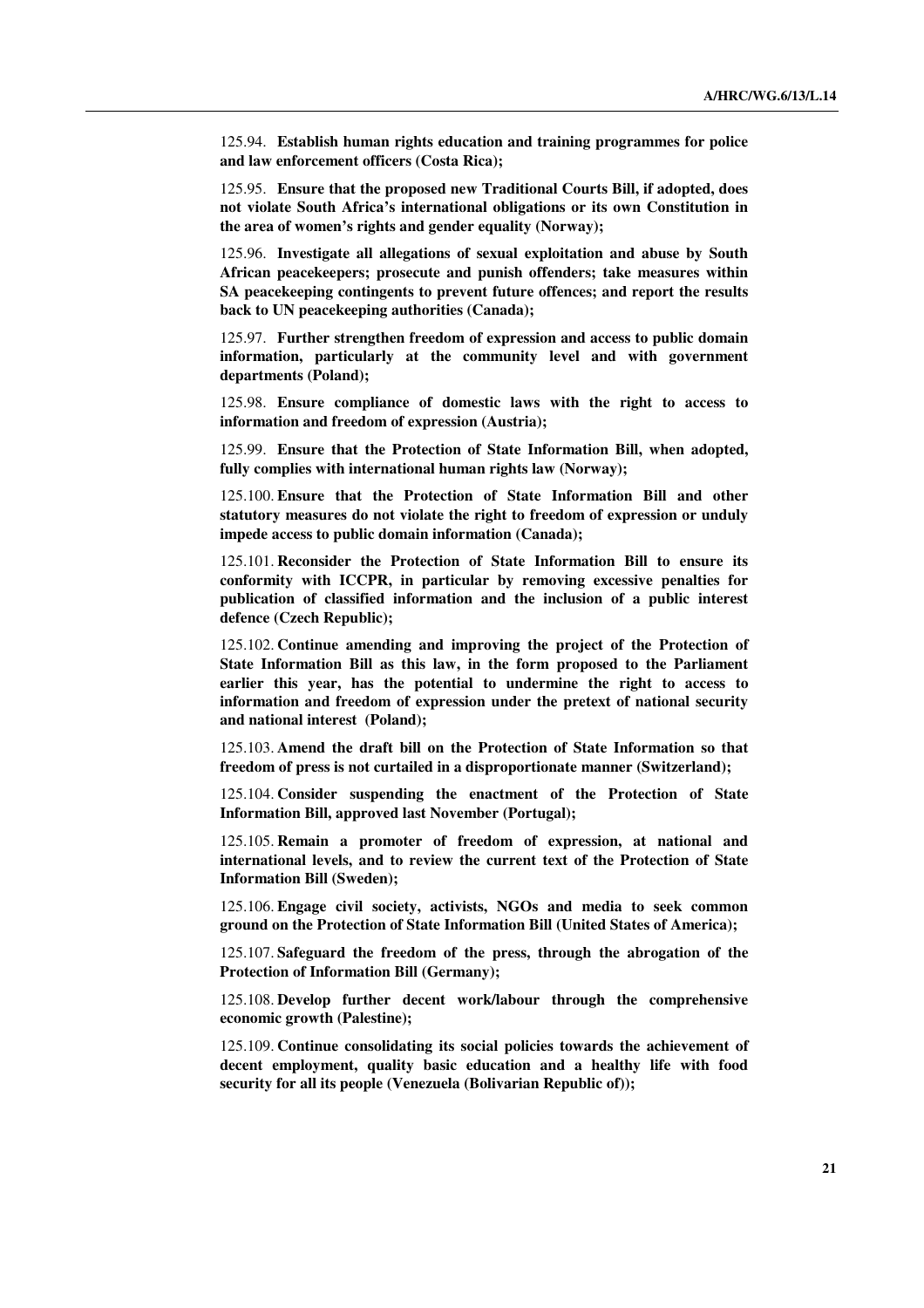125.110. **Continue its efforts to combat corruption, social and economic inequalities (Togo);** 

 125.111. **Strengthen its development policies in rural areas, with special emphasis on the access of children and persons with disabilities to services (Chile);** 

 125.112. **Create a favourable environment for the effective enjoyment of the rights of persons with disabilities (Djibouti);** 

125.113. **Take effective measures to combat poverty (Iraq);** 

 125.114. **Maintain and intensify the efforts towards the elimination of poverty and social inequality (Lesotho);** 

 125.115. **Continue efforts in the fight against social inequality and poverty (Senegal);** 

 125.116. **Accelerate the implementation of its national strategy for the reduction of the scale of poverty, including by availing itself of advanced international experience in this regard (Uzbekistan);** 

 125.117. **Continue consolidating essential social programmes in the fight against poverty and social exclusion (Venezuela (Bolivarian Republic of));** 

 125.118. **Seek necessary technical assistance from OHCHR, other relevant UN agencies and funds with a view to effectively implement its key national priorities for 2009–2014 related to health, education, land reform and food security (Malaysia);** 

 125.119. **Pursue its efforts in the development of its rural policies to improve the existing strategies and policies and gradually strengthen the right to food for vulnerable groups (Côte d'Ivoire);** 

 125.120. **Consolidate its efforts towards improving all aspects of education and health in accordance with its National Action Plan (Zimbabwe);** 

 125.121. **Take additional measures to guarantee access for all citizens to safe drinking water and sanitation (Togo);** 

 125.122. **Pursue the establishment of national health insurance system which will contribute to improving the quality of primary basic health care for all (Angola);** 

 125.123. **Take tangible measures to ensure that women have access to all public services, in particular to public health services (Switzerland);** 

 125.124. **Consolidate its strategies and programmes to reduce the phenomenon of maternal and child mortality (Algeria);** 

 125.125. **Continue its efforts to accelerate the achievement of the MDGs targets, particularly those health related MDGs (Indonesia);**

 125.126. **To fight against child mortality, and thus implement Millennium Development Goal number four, in particular by improving children's living conditions and their access to adequate food (Germany);** 

 125.127. **Strengthen its efforts in HIV/Aids prevention and treatment and reduce child and maternal mortality rates (China);** 

 125.128. **Intensify its efforts in the context of attaining MDGs related to health in particular objective 6 concerning fighting HIV /AIDS, in particular in the**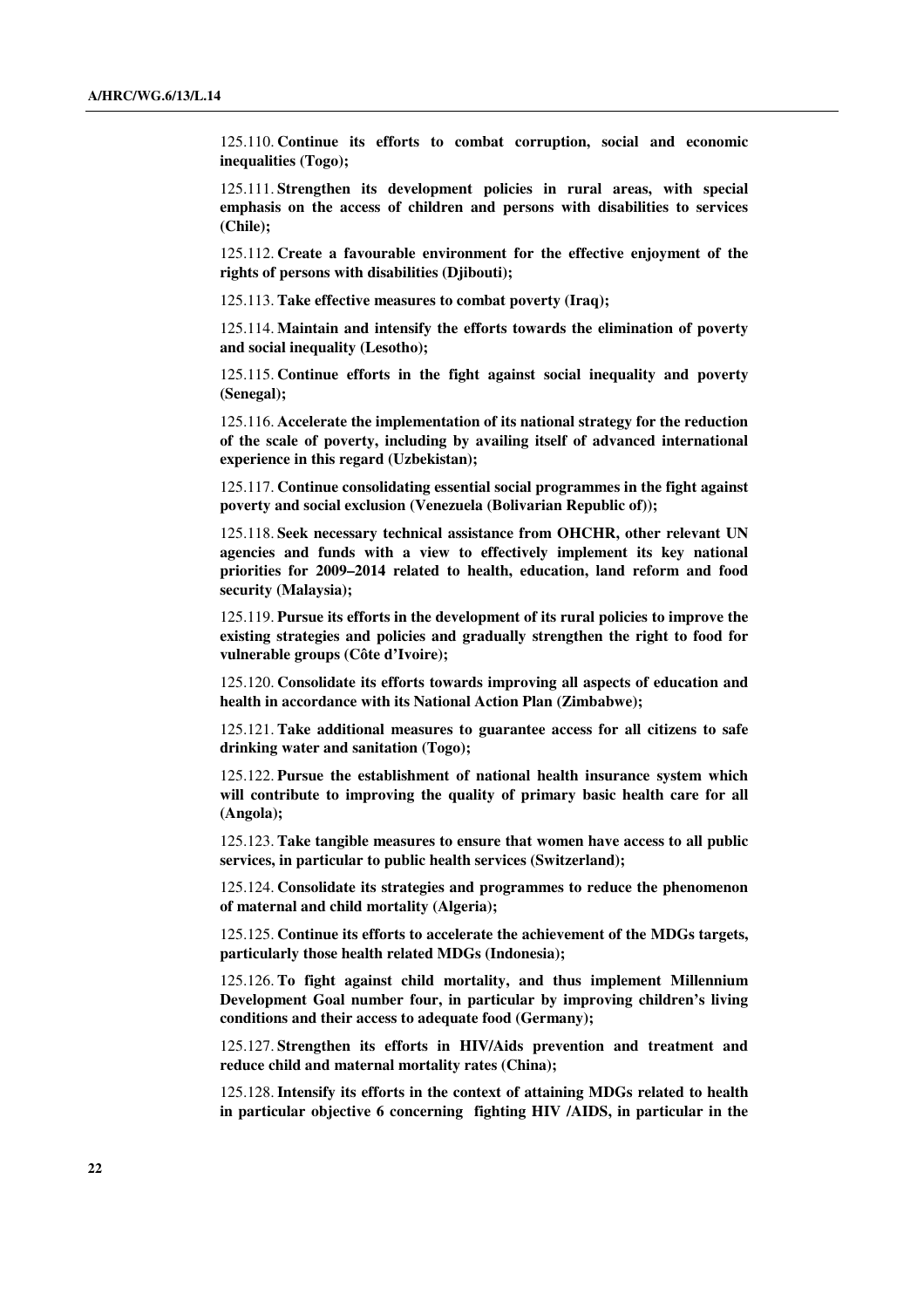**context of the "Comprehensive HIV and AIDS Treatment and Prevention Strategy" and the "Prevention of Mother to Child Transmission of HIV" (Morocco);** 

 125.129. **Implement the Maternal Child and Women's Health Strategy (2009- 14) and develop sustained measures to address the impact of HIV/AIDS on women and girls, who are disproportionately affected (Australia);** 

 125.130. **Continue to take measures in order to reduce the rate of mortality due to HIV and AIDS (Romania);** 

 125.131. **Maintain and further build upon its HIV/AIDS prevention, care and treatment programmes (Singapore);** 

 125.132. **Enhance its health care measures and policies with an aim to reduce the prevalence of child mortality and HIV/AIDS rates (Iran (Islamic Republic of));** 

 125.133. **Develop and implement plans to reduce physical and cost barriers to accessing HIV-related health services in rural areas (Ireland);** 

 125.134. **Make further efforts to address HIV/AIDS including by providing equal-opportunity treatment and assistance and continue measures to eliminate HIV/AIDS-related discrimination (Japan);** 

 125.135. **Take necessary measures to eliminate the discriminatory barriers to access to HIV related health services, especially for women and girls in rural zones (Spain);** 

 125.136. **Closely collaborate with UNICEF and UNAIDS in order to implement programmes aimed at reducing the cases of Mother-to-Child HIV Infections (Portugal);** 

 125.137. **Continue with action to further reduce maternal and child mortality, and the prevalence rate of HIV and AIDS (Sri Lanka);** 

 125.138. **Broadly promote sexual education directing it in particular to adolescents, and giving special attention to the prevention of early age pregnancies and the control of sexually transmitted diseases such as HIV/AIDS (Mexico);** 

 125.139. **Seek to enhance overall quality of education and health services offered, in addition to greater enrolment in and access to schools and hospitals (Republic of Korea);** 

 125.140. **Promote rights to education and health in disadvantaged and underprivileged areas (Senegal);** 

 125.141. **Continue implementing programs that guarantee the success of strategies aimed at achieving quality basic education and a reduction of child and maternal mortality (Cuba);** 

 125.142. **Strengthen its educational strategies to ensure that all children enrol in school and receive basic education (Iran (Islamic Republic of));** 

 125.143. **Continue its current efforts in the fields of social cohesion and quality of basic education (Egypt);** 

 125.144. **Continue its efforts to improve its education system and provide skills development programmes especially for youths (Singapore);**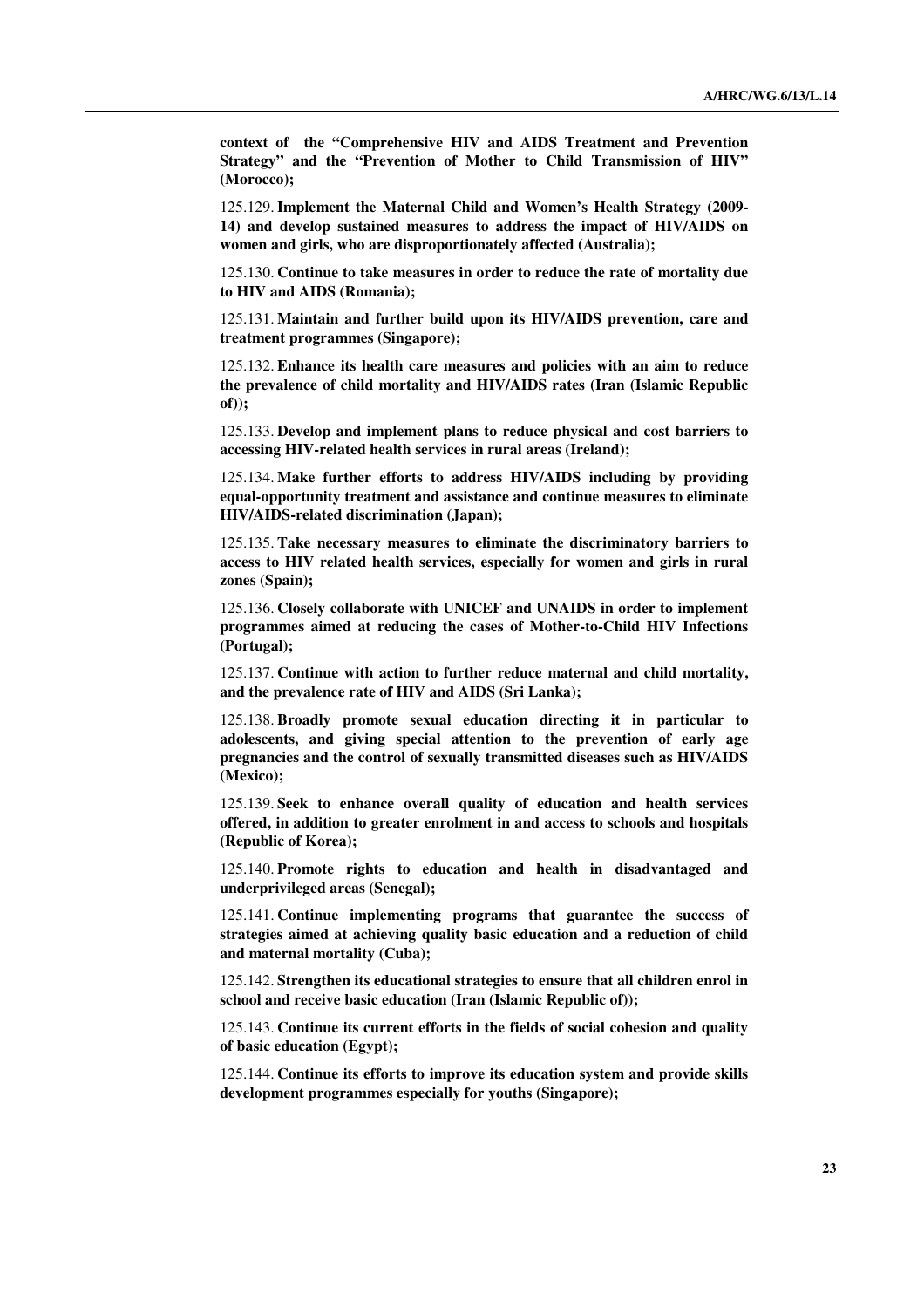125.145. **Maintain its commitment to improve the quality of education to ensure the full enjoyment of the right to education (Timor-Leste);** 

 125.146. **Respect its international and national legal obligations in the field of the protection of the rights of asylum seekers and migrant workers (Belgium);** 

 125.147. **Consider setting as its standards of protection for the rights of migrant workers those enshrined in the ICRMW and ILO Convention 189 on Decent Work for Domestic Workers (Philippines);** 

 125.148. **Protect and fulfil migrants' rights, in particular by effectively prosecuting offences committed against them and by improving their living conditions, also through the access to adequate health-care services (Germany);** 

 125.149. **Establish policies and programmes designed to promote the integration of migrants into society and the respect to their rights, including the protection of their physical integrity (Slovakia);** 

 125.150. **Carry out the necessary measures to eliminate the barriers that impede the birth registration of all persons born in South African territory, including migrants and refugees (Mexico);** 

 125.151. **Ensure that all children are issued with a birth certificate in order to access various social services, with particular focus on children of migrants (Slovakia).**

126. **All conclusions and/or recommendations contained in the present report reflect the position of the submitting State(s) and/or the State under review. They should not be construed as endorsed by the Working Group as a whole.**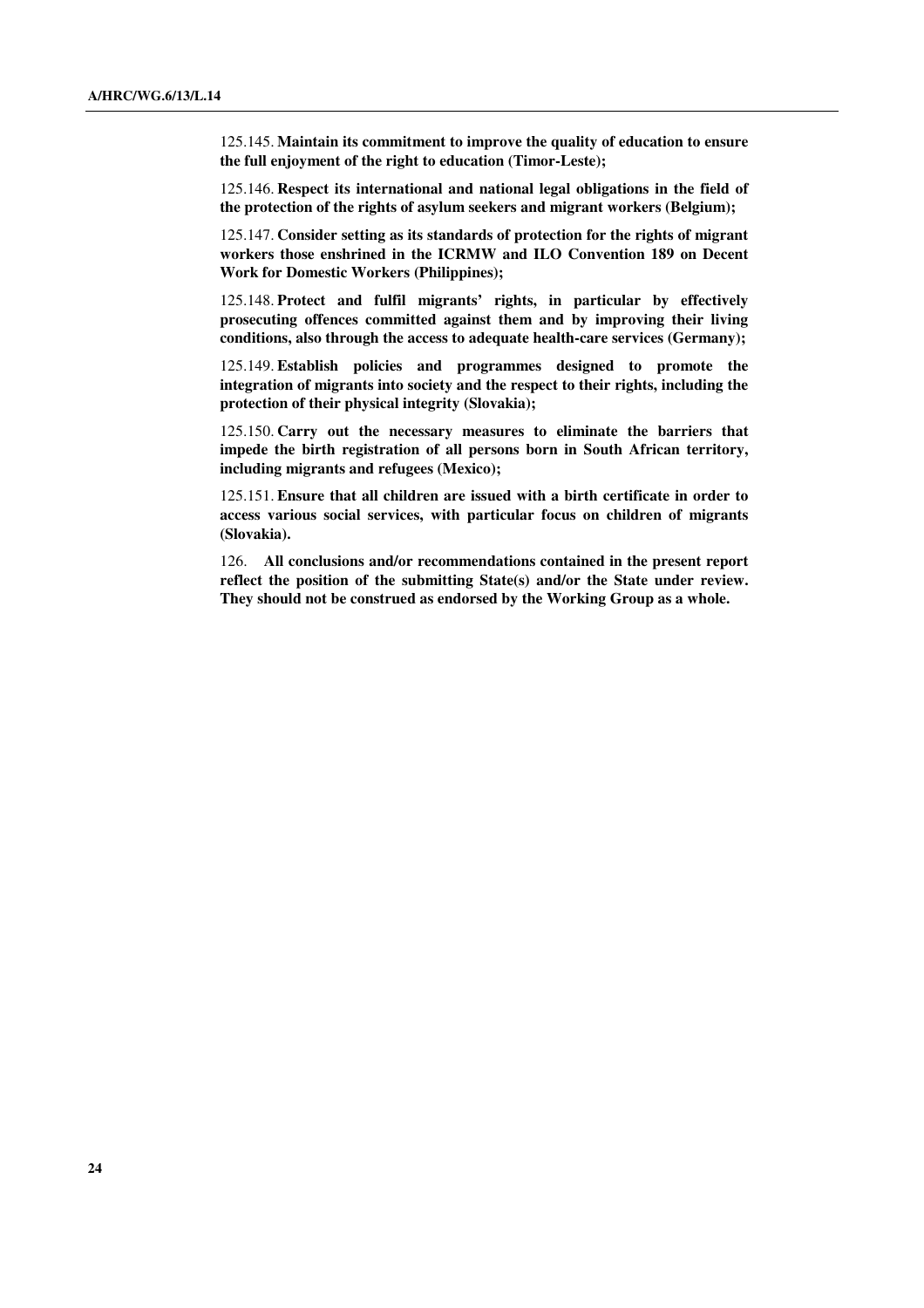## **Annex**

### **Composition of the delegation**

 The delegation of South Africa was headed by the Honourable Mr. Andries Nel, Deputy Minister of Justice and Constitutional Development and composed of the following members:

- H.E. Mr. Abdul S. Minty, Ambassador, Permanent Representative South African Permanent Mission Geneva;
- Mr. Vusumuzi Madonsela, Director General, Department of Social Development, **Pretoria**;
- Prof. Muzamani Charles Nwaila, Director General, Department of Traditional Affairs, **Pretoria**;
- Mr Jackson Wesley McKay, Deputy Director General, Department of Home Affairs, **Pretoria**;
- Dr. Yogan Pillay, Deputy Director General, Department of Health, **Pretoria**;
- Lieutenant General AL Mofomme, Deputy National Commissioner, South African Police Service, **Pretoria**;
- Mr. Luvuyo L. Ndimeni, Deputy Permanent Representative, South African Permanent Mission, **Geneva**;
- Mr. Pitso Montwedi, Chief Director: Human Rights and Humanitarian Affairs, Department of International Relations and Cooperation, **Pretoria**;
- Mr. John Makhubele, Chief Director: International Legal Relations, Department of Justice and Constitutional Development, **Pretoria**;
- Ms. Ooshara Sewpaul, Chief Director: Constitutional Development, Department of Justice and Constitutional Development, **Pretoria**;
- Major General Susan Pienaar, Head of Crime Prevention, South African Police Service, **Pretoria**;
- Dr Lindiwe Makubalo, Minister:Health, South African Permanent Mission, **Geneva**;
- Ms. Kgomotso D. Rahlaga, Counsellor: Political, South African Permanent Mission, **Geneva**;
- Mr. Tsela Joseph Kgoelenya, Counsellor:Legal, South African Permanent Mission, **Geneva**;
- Ms. Tilana Grobbelaar, Counsellor: Multilateral, South African Permanent Mission, **Geneva**;
- Ms. Kefilwe Lydia Motsumi, Counsellor: Legal, South African Permanent Mission, **Geneva**;
- Mr. Tanana Mpanyane**,** First Secretary: Political, South African Permanent Mission, **Geneva**;
- Mr. Sedwyn F. Anthony, First Secretary: Political, South African Permanent Mission, **Geneva**;